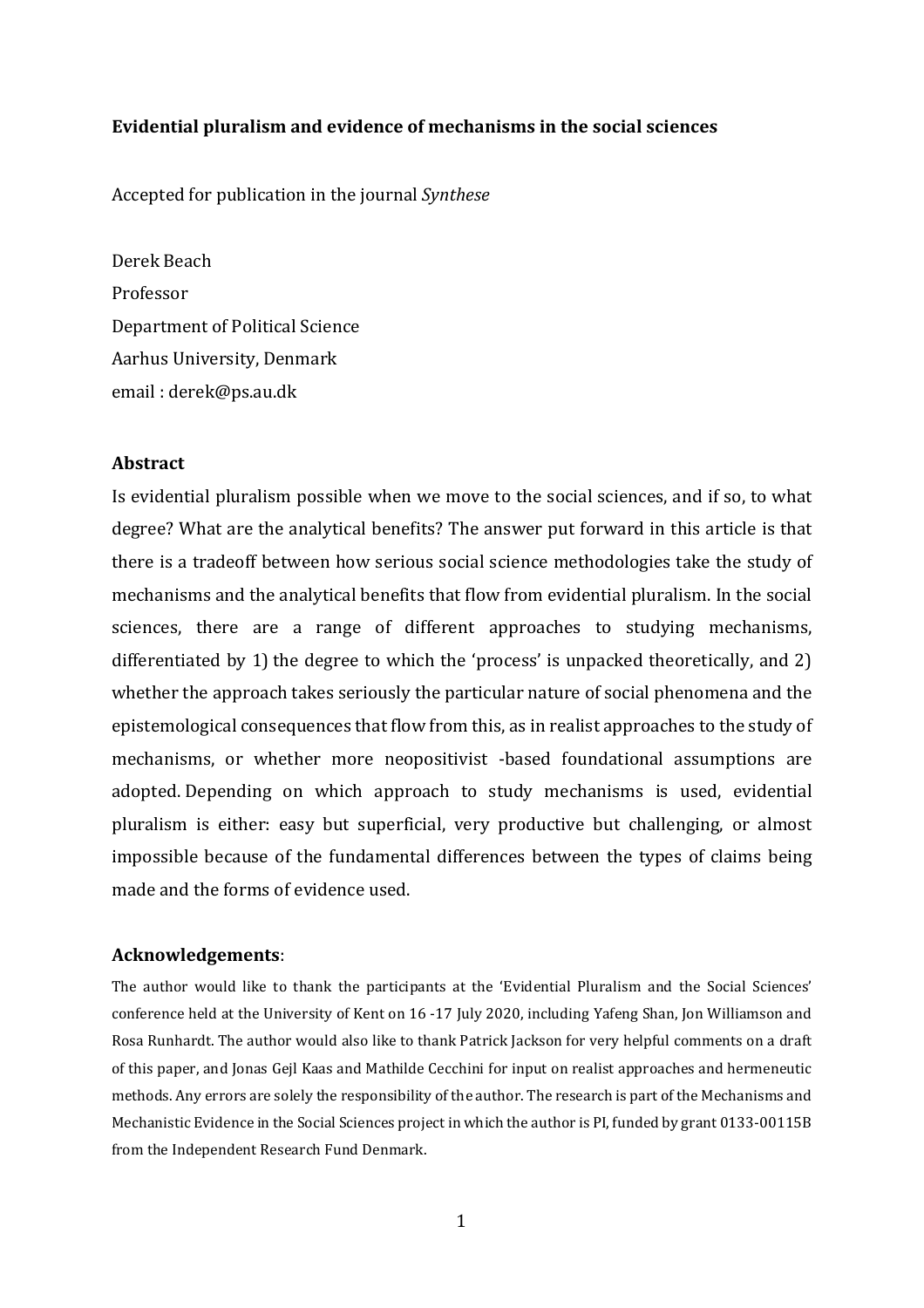# **1. Introduction**

The argument that evidence of causal effects and mechanisms serve complementary functions in substantiating causal claims is well-established in the natural sciences (e.g. Russo and Williamson, 2007; Illari, 2011; Clarke et al, 2014). *Evidence of causal effects[1](#page-1-0)* relates to evidence of a probabilistic dependence between a cause (X) and outcome (Y), ideally garnered from a randomized controlled trial (RCT) (Clarke et al, 2014: 340). *Evidence of a mechanism* binding X and Y together involves tracing empirically the linkages between them, often by unpacking processes into parts composed of entities and activities, thereby also providing information about the organization and operation of the parts (Illari, 2011: 145). The two types of evidence substantiate two different aspects of an overarching claim that X and Y are causally related; the causal effect is that X and Y covary, whereas the mechanistic claim focuses on a causal arrow that links X and Y together.

Evidential pluralism involves combining evidence of causal effects and mechanisms together in order to compensate for the weaknesses of the other type of evidence. [2](#page-1-1) Causal effect evidence is evidence of an average net causal effect of X on values of Y, but it is unable to address four issues relating to: 1) *internal validity* of the causal claim and the potential presence of *confounders*that produce a found correlation, 2) lack of information relating to *how* X is causally related to Y, 3) inability to predict whether X will *work in a particular case*, and 4) *external validity* and whether X will work in the same manner outside of the studied sample. Evidence of mechanisms can in principle provide strong evidence of a causal linkage *and* how it works, thereby addressing issues 1 and 2. Further, by tracing processes in particular cases, mechanistic research sheds light on contextual factors required for the process to function, thereby increasing the external validity of causal claims. At the same time, evidence of mechanisms runs into the issue of masking, which describes a situation where multiple mechanisms link X and Y together with

<span id="page-1-0"></span> <sup>1</sup> - In this article I use the term causal effect instead of the term 'correlation', which is often used in the literature about evidential pluralism. A claim about a correlational association is not necessarily causal. A causal effect includes a *correlational* claim, but also flags that a *causal* claim is being made also. A more strategic reason is to avoid the association with the oft-quoted statement 'correlation is not [necessarily] causation'.

<span id="page-1-1"></span><sup>2</sup> -Note that in contrast to the epistemic focus of the original Russo-Williamson thesis (2007), the discussion of evidential pluralism in this article discusses both the underlying ontology of causal claims being made (counterfactual versus mechanisms) and the epistemology of how they can be properly evidenced.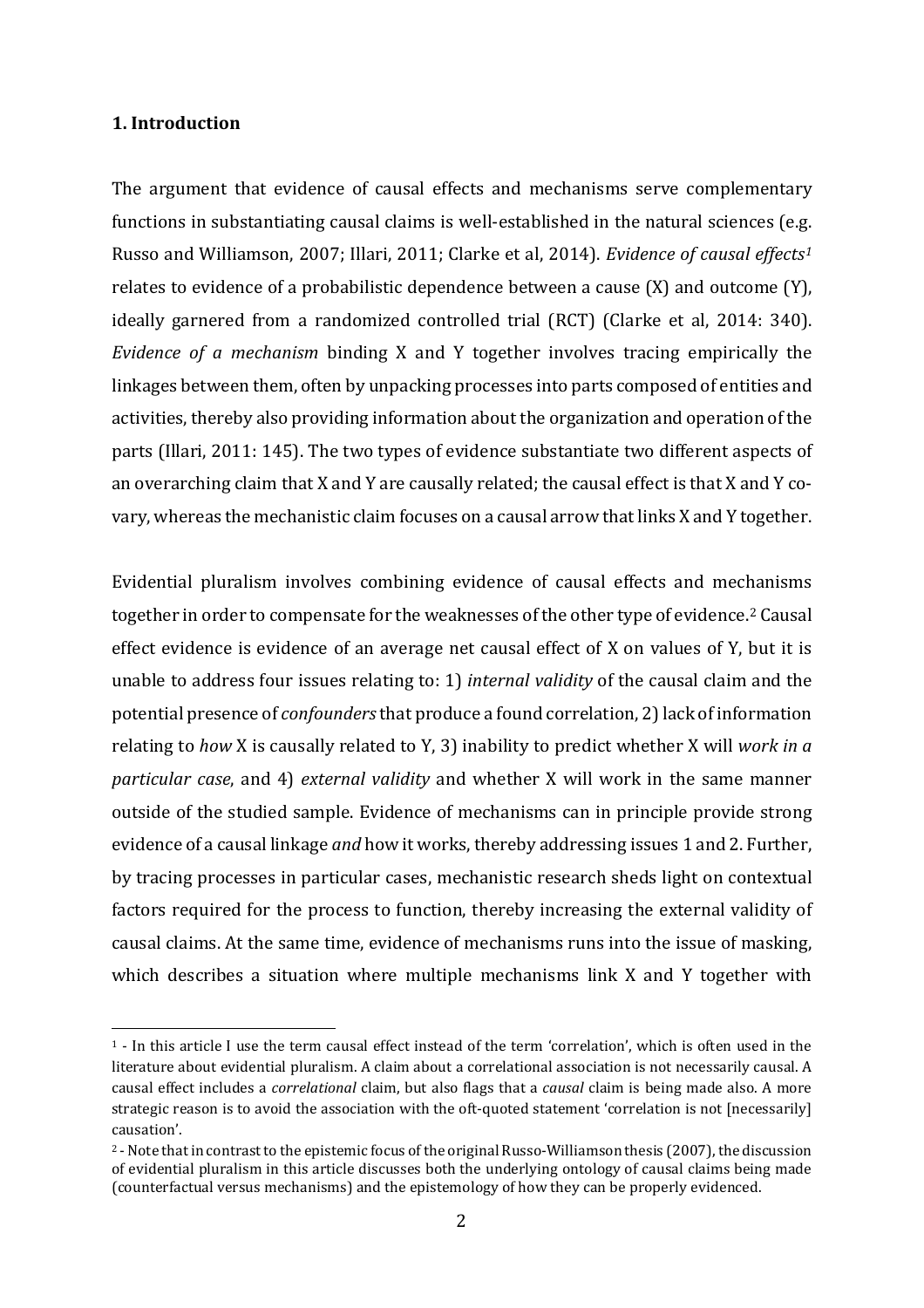different effects on Y. If masking is present, tracing mechanism M1 between X and Y does *not* enable an inference about the net causal effect of X on Y (Illari, 2011: 145-6).

In this article I focus on the social sciences, and whether the possibilities and challenges of using evidence of mechanisms to compensate for the four identified issues of evidence of causal effects are similar to what we know from the natural sciences. The answer put forward in this article is that there is a tradeoff between how serious social science methodologies take the study of mechanisms and the analytical benefits that flow from evidential pluralism.

There are few differences between the natural and social sciences as regards methodologies for working with evidence of causal effects. In both fields, research methodologies are situated squarely within a neopositivist understanding of science. In the social sciences, a causal effect claim is widely understood to be at the foundational, ontological level a *counterfactual* claim about a causal dependency between X and Y across the studied sample of cases (Morgan and Winship, 2007; Angrist and Pischke, 2009; Gerring, 2011). The epistemological implication of a counterfactual understanding of causation is that they have to be evidenced by assessing the *difference* that variation in a cause has for an outcome across a number of cases, using a controlled experimental design (e.g. an RCT) that results in evidence of (average) causal effects.

But what is the character of evidence of mechanisms in the social sciences? Unfortunately, there is no consensus position. Instead there are (at least) three methodological positions that can be identified based on how they understand the ontological character of mechanistic causal claims and the epistemological implications that these choices have for their methodology. Here there are two relevant distinctions related to how mechanisms are understood; both of which have implications for the ability of a methodology for studying mechanisms to engage in meaningful evidential pluralism. The first distinction relates to whether mechanisms should be decomposed into their constituent parts in order to evidence mechanistic claims, or whether the theoretical mechanism can be analytically grey-boxed, focusing thereby almost solely on the epistemic question relating to how a linkage can be evidenced. The second distinction relates to the degree to which theories of mechanisms – if unpacked at all - take seriously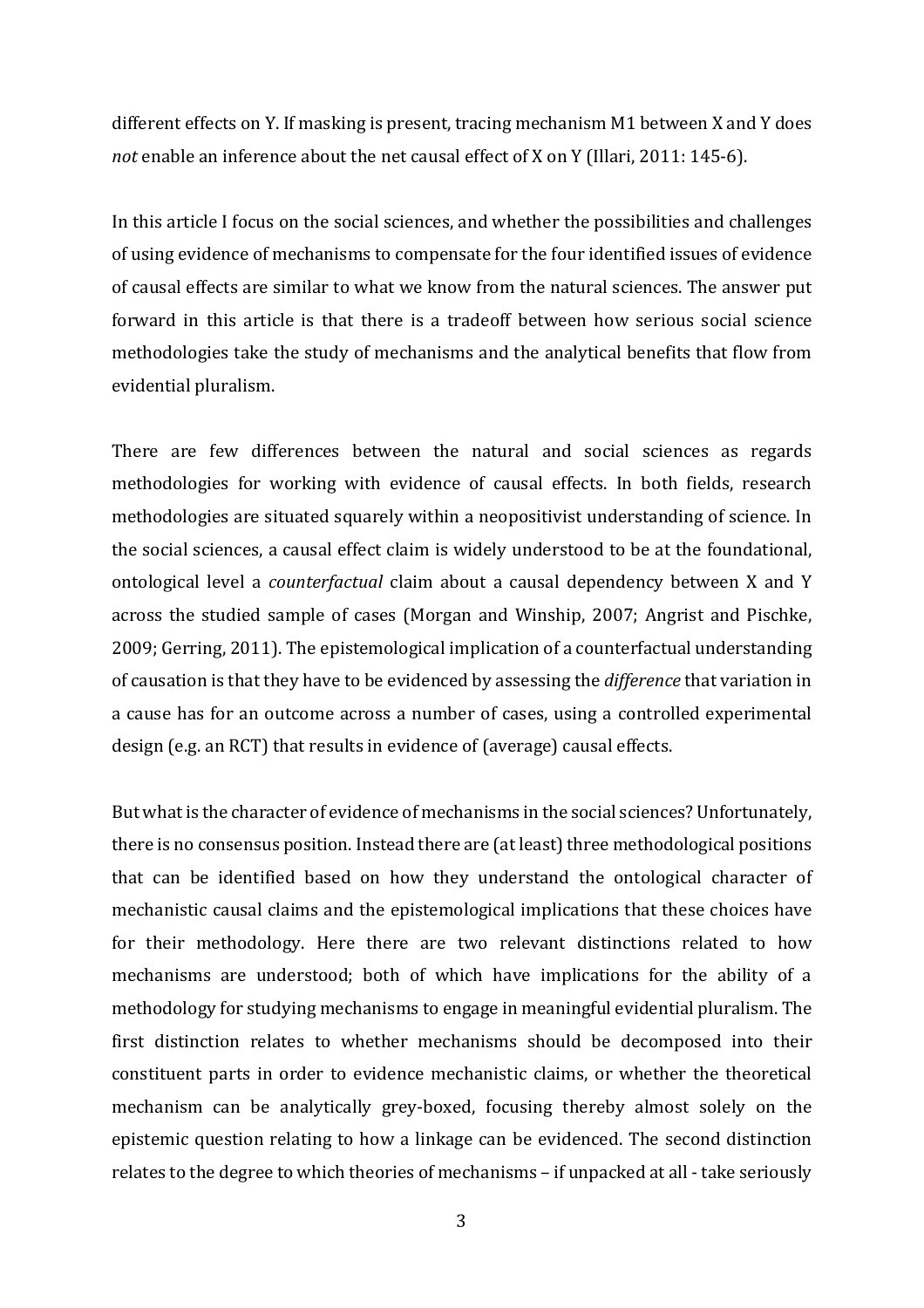the particular nature of social phenomena and the epistemological consequences that flow from this, as in *realist* approaches to the study of mechanisms, or whether more *neopositivist*-based foundational assumptions are adopted that result in a focus on theorizing the more directly observable aspects of mechanisms without attempting to tap into the distinct social dimension of human interactions within causal processes.

Based on these distinctions it is possible to identify three different mechanism-focused methodologies in the social sciences: 1) a *minimalist* position in which the underlying mechanistic claim being made is not unpacked theoretically, but instead often treated as if it is an intervening or mediating variable; 2) an *in-depth* mechanistic position that argues for unpacking mechanisms theoretically into parts composed of entities engaging in activities that are then traced empirically, and 3) a *realist* position that attempts to unpack mechanisms theoretically in ways that *also* capture the *social dimension* of action and context through the addition of hermeneutic (interpretivist) methods aimed at understanding what action and interactions mean to actors and how actors understand the underlying social 'game' they are playing.

The degree to which evidential pluralism is possible in the social sciences then becomes a product of the position taken by social science methodologists on these two distinctions. When working with a minimalist position, it is relatively easy for evidence of mechanisms to communicate with evidence of causal effects, especially if large-n tools like mediation analysis are utilized to evidence mechanisms (see Imai et al, 2011; also Humphreys and Jacobs, 2015; Goertz, 2017). However, the tradeoff is that because the actual process remains within an analytical grey-box, the distinct methodological advantages of mechanism-focused designs cannot be fully reaped. This means that there is limited ability for minimalist designs to compensate for the four identified issues of causal effect evidence, with the result what can be termed *superficial evidential pluralism*.

In the in-depth position, mechanisms are unpacked theoretically in more detail (e.g. Waldner, 2014; Beach and Pedersen, 2019), often building on the productive account of mechanisms from the work of Craver, Darden and Machamer and others (Machamer, Darden and Craver, 2000; Machamer, 2004; Groff, 2011; Kaiser, 2017; Piccinini, 2017). In this understanding, mechanistic claims are unpacked theoretically into parts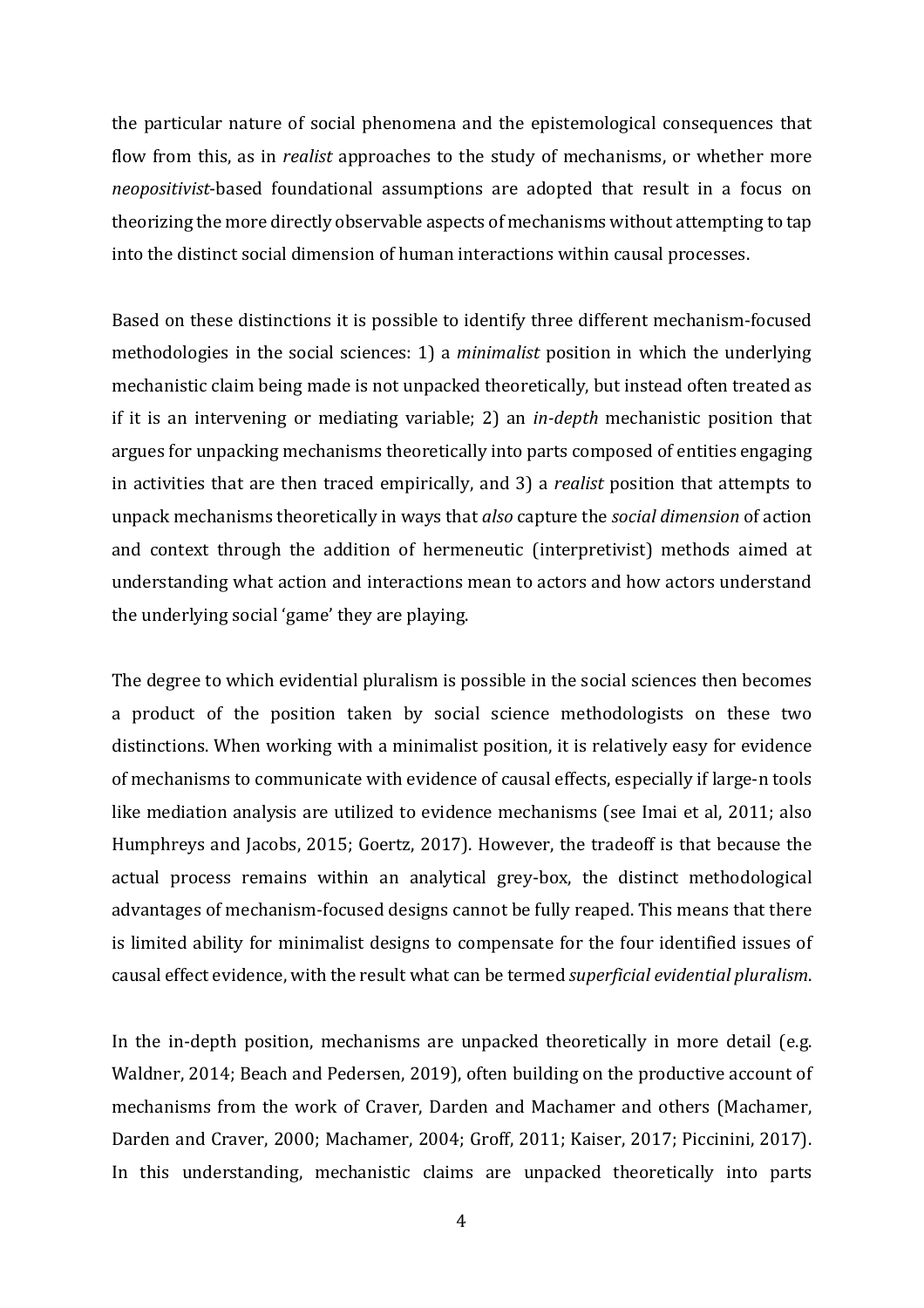composed of social actors (aka entities) engaging in activities that transfer causal forces to next part of process that are traced empirically *within* actual cases. By providing evidence of the operation of each part of a mechanism – and in particular the activities that provide the causal linkages – relatively strong inferences about a causal linkage are made possible, while at the same time shedding light on *how* the linkage works. Further, the act of tracing a mechanism in a case also sheds light on the contextual conditions required for its operation, thereby also increasing the external validity of the causal claim. At the same time, there are significant tradeoffs and challenges created by in-depth tracing of mechanisms in terms of the *scope* of inferences possible. In-depth tracing of mechanisms involves studying mechanisms in a small number of cases; often only a single case. This means that the evidence from a mechanistic study has a very narrow scope in relation to the overarching causal claim, making evidence of mechanisms only applicable to a small set of the cases. This means that it can be problematic to extrapolate the evidence of mechanisms to many other cases unless strong assumptions can be made about homogeneity in the broader population. Simply put, in in-depth mechanistic research in the social sciences, we learn a lot about a little, thereby making it difficult to communicate meaningfully with evidence of causal effects, which typically has a much broader scope.

A final variant of working with mechanisms can be identified in realist-based methodologies that take the theoretical and epistemic implications of the 'social' much more seriously than neopositivist methodologies (e.g. Sayer, 2000; Maxwell, 2012; Edwards, O'Mahoney and Vincent, 2014; Danermark, Ekström and Karlsson, 2019; also Archer, 1995; Emirbayer, 1997). Realists view the social world as one where social actors produce, reproduce and reason about the social relations and interactions that form the causal processes under investigation. Whereas more radical social constructivist approaches argue that *all* social reality is constructed (strong social constructivist position) (e.g. Bevir and Blakely, 2018) – thereby making the nature of the claims being made completely incompatible with neopositivist-based designs – realists adopt a moderate social constructivist position in which there exists a more 'objective' world out there independently of our knowledge of it that is composed of relatively stable structures. At the same time, realists posit that to understand the operation of causal processes in the *social* world, the analyst needs *both* to observe what activities actors are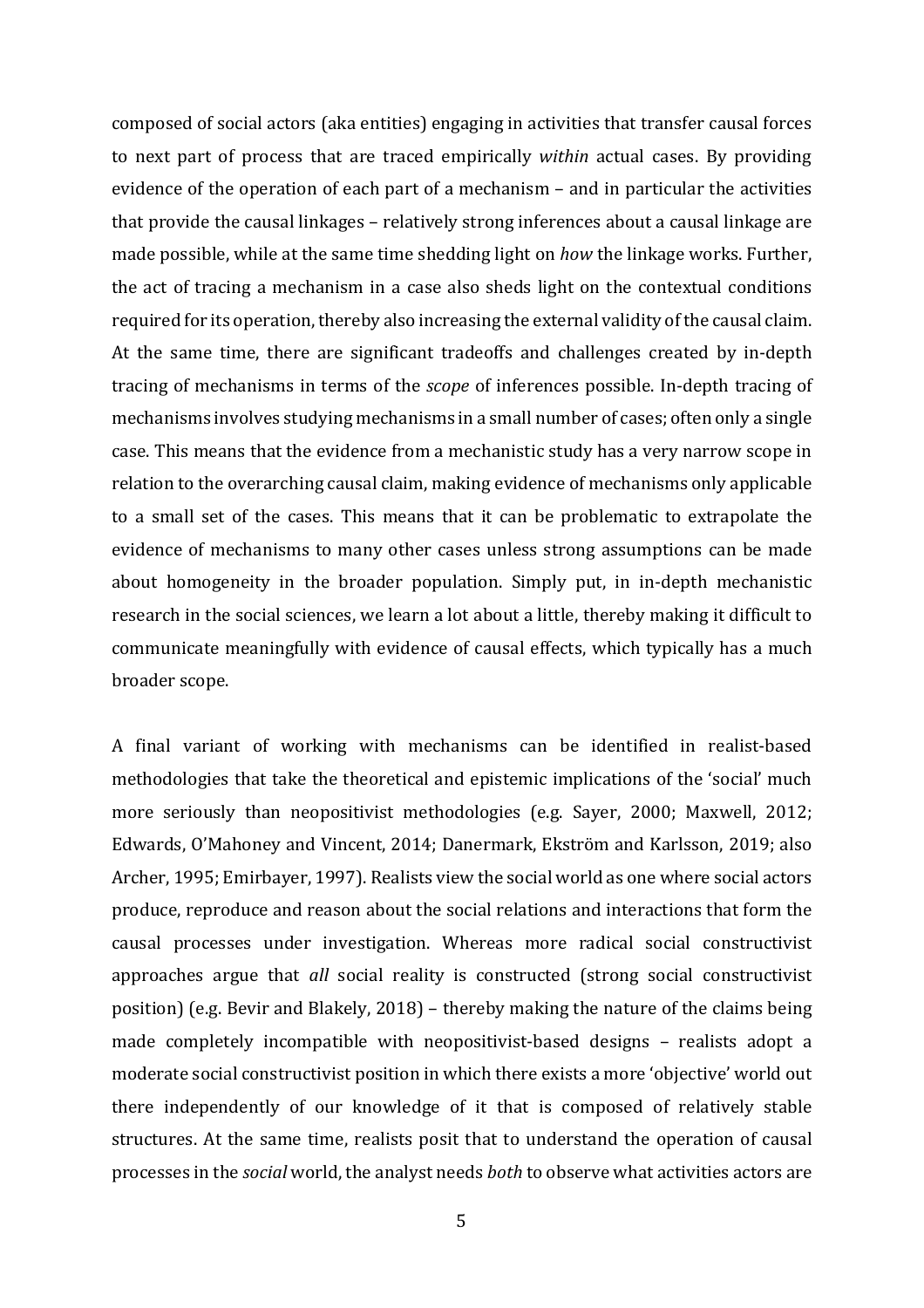performing using what can be thought of as 'experience-distant', observational evidence of activities associated with mechanisms and the context within which they operate, but that it is also important to tap into actor understandings of why they did things (intentionality and meanings) and their intersubjective understandings of the underlying social 'game' that they are participating through gathering what can be termed 'experience-near' evidence (Geertz, 1974; Sayer, 2000, 2010; Danermark et al 2019). Experience-near evidence is a critical part of the evidential picture for realists studying social processes and how they play out in actual cases. This type of evidence is gathered using hermeneutic methods that are very different from the methods used in neopositivist-based approaches to studying mechanisms.

While realist designs enable strong causal inferences to be made about mechanisms, and shed even more light on how a given process works in a case in a manner that take seriously the distinct nature of the social world, there are a series of challenges created that make evidential pluralism almost impossible. First, the *scope* of actual causal inferences in realist studies is restricted to the case in hand, making it very difficult to communicate with large-n, cross-case claims about causal effects. Second, the distinct character of hermeneutic methods for collecting and interpreting experience-near evidence means that the positionality of the researcher themselves also become important. However, the impact of positionality also makes it very difficult to communicate with evidence of causal effects that is purely 'experience-distant' and 'objective'.

The article proceeds in three steps. In the first section, I present briefly the consensus position about what evidence of difference-making looks like in the social sciences, followed by a section that discusses the challenges of combining evidence of differencemaking with neopositivist understandings of mechanistic evidence used in minimalist and in-depth PT. In the third section, I discuss realist approaches to studying causal mechanisms, arguing that taking the social dimension more seriously at both the ontological and epistemological levels creates severe challenges for combining mechanistic evidence of social processes in actual cases with evidence of differencemaking that applies to many cases and that lacks a social dimension. The conclusions summarize the arguments about evidential pluralism in the social sciences, flagging also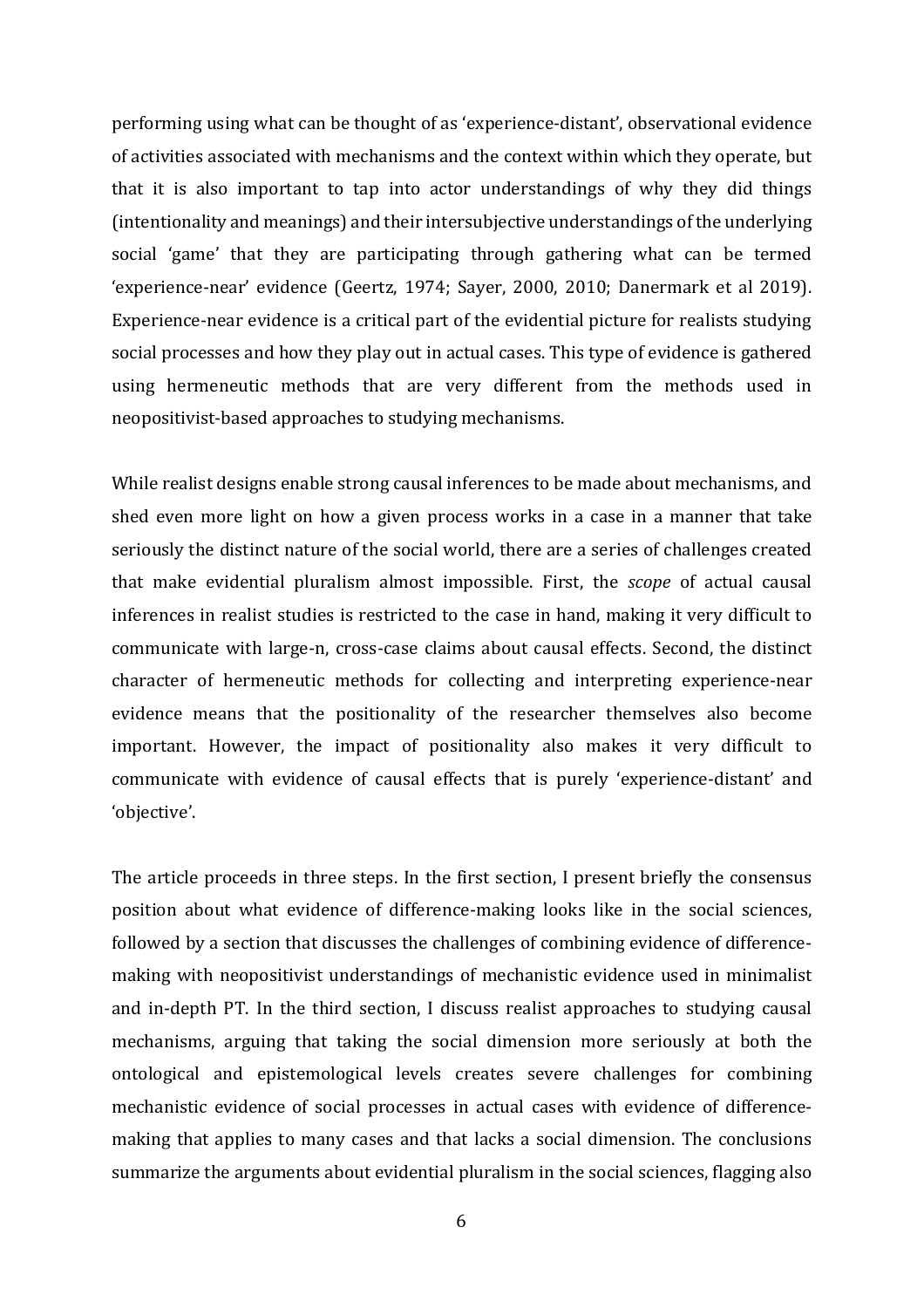the many unanswered questions related to evidential pluralism in the social sciences to which we do not have good answers yet.

## **2. Evidence of causal effects in the social sciences and evidential pluralism**

*2.1. Evidence of causal effects and the problems that create the need for evidential pluralism*  Evidence of causal effects as it is used in the social sciences relates to counterfactualbased causal claims (Woodward, 2003; Morgan and Winship, 2017; Angrist and Pischke, 2009; Gerring, 2011). Counterfactual-based causation is understood ontologically as a causal claim where a cause is a cause of an outcome when its absence would result in the absence of the outcome, all other things being held equal (Woodward, 2003). The epistemological implication of counterfactual causal claims is that without evaluating the difference a cause can make between the actual case and a counterfactual *non-treated*  case, no causal inferences about the counterfactual are possible. However, given that a single case is either treated or not, it is impossible to directly observe difference-making in the *same* case at the *same* time. The result is that we are forced to engage in a secondbest assessment of the counterfactual causal claim by comparing the impact of the treatment and its absence across a set of cases, holding the impact of all other potential causes of difference as constant as possible. This is best done using a RCT that enables us to compare values of the outcome in cases that receive the treatment with those in the experimental control group that do not (i.e. the counterfactual state), holding other factors constant. The resulting *evidence of a causal effect* (or lack thereof) enables us to infer that treatment X – on *average* – has a net causal effect for values of Y across the studied population. Naturally, there can be different types of causal effects lurking underneath an *average* effect *across* cases. In a simple example in which there are either strong or weak effects, and positive or negative effects, there would be four different types of effects. We might find that on average there was a weak positive effect, but this might obscure much variation in the type of causal effect across the population of cases.

### *2.2. Evidential pluralism and the uses of evidence of mechanisms*

As in the natural sciences, there are (at least) four issues related to the ability of evidence of causal effects in the social sciences to establish and refine causal claims that can be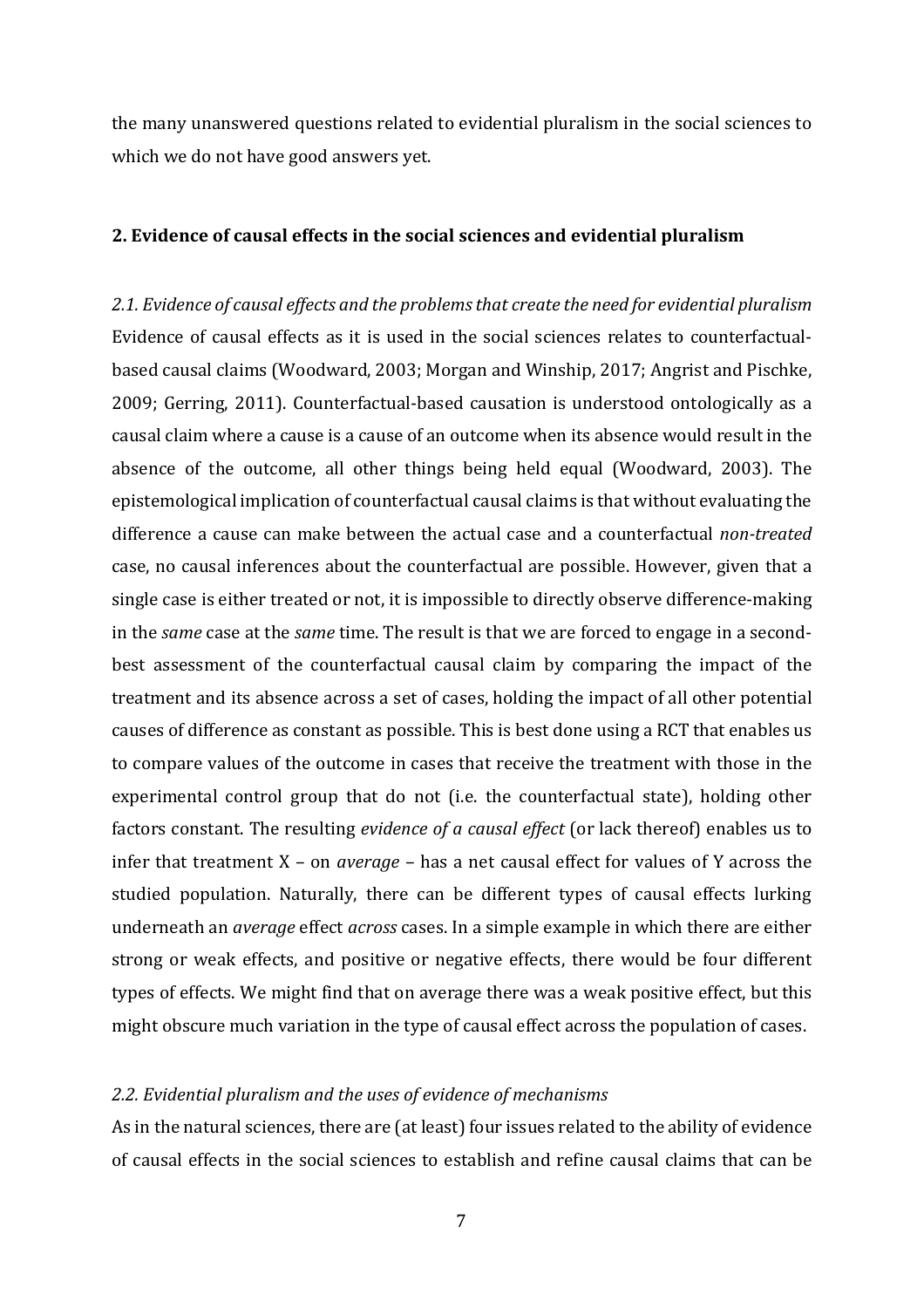helped with the complementary use of evidence of mechanisms. The first two issues relate to our ability to make and interpret causal claims based on evidence of causal effects. First, evidence of causal effects have - even in the best designed RCT - issues relating to *potential unknown confounders* that might have produced the effects instead (e.g. Clarket et al, 2014; Deaton and Cartwright, 2018). Using observational data that has the character of an RCT (i.e. a natural experiment) to make inferences about causal effects has the additional problem that we are *assuming* that there are no confounders. Evidence of mechanisms can serve a complementary function in relation to both situations by enabling the inference that there is *a* causal linkage between a given cause and outcome. Note that evidence of mechanisms does *not* establish that the traced process is the *only* linkage, nor does it enable the researcher to rule out that *other causes* might also matter.

Second, even the best designed RCT does not tell us *how a cause works* – only that there is an average causal effect (Machamer, 2004; Russo and Williamson, 2007; Dowe, 2011; Illari, 2011; Baetu, 2016). By tracing a mechanism, we shed more light on how a given cause can produce an outcome, thereby telling us about how causal factors and processes are organized in a particular case. But as with the first issue, evidence of a particular mechanism only tells us about one pathway, but there might be other causes and mechanisms also operative – in particular across different types of cases (e.g. different mechanisms operative in weak positive versus strong positive effect cases).

The third and fourth issues relate to our ability to make causal inferences beyond the studied sample. Nancy Cartwright (2011) has succinctly defined the essence of evidence of casual effects garnered from an RCT as enabling the inference that 'it works somewhere'. We have evidence of the *average* difference variation in X makes for values of Y, i.e. a probabilistic dependence relationship. However, with this type of evidence we have difficulties in making inferences about whether the causal relationship works in any particular case (issue 3), or being externally valid outside of the bounds of the original studied sample (issue 4). The only situation where these issues would not hold is if studied and the broader population of the phenomena exhibits a high degree of causal homogeneity in terms of types of causal effects. Here we could reasonably expect that the found average causal effect in the sample would hold both in any given individual case *and* across the whole population.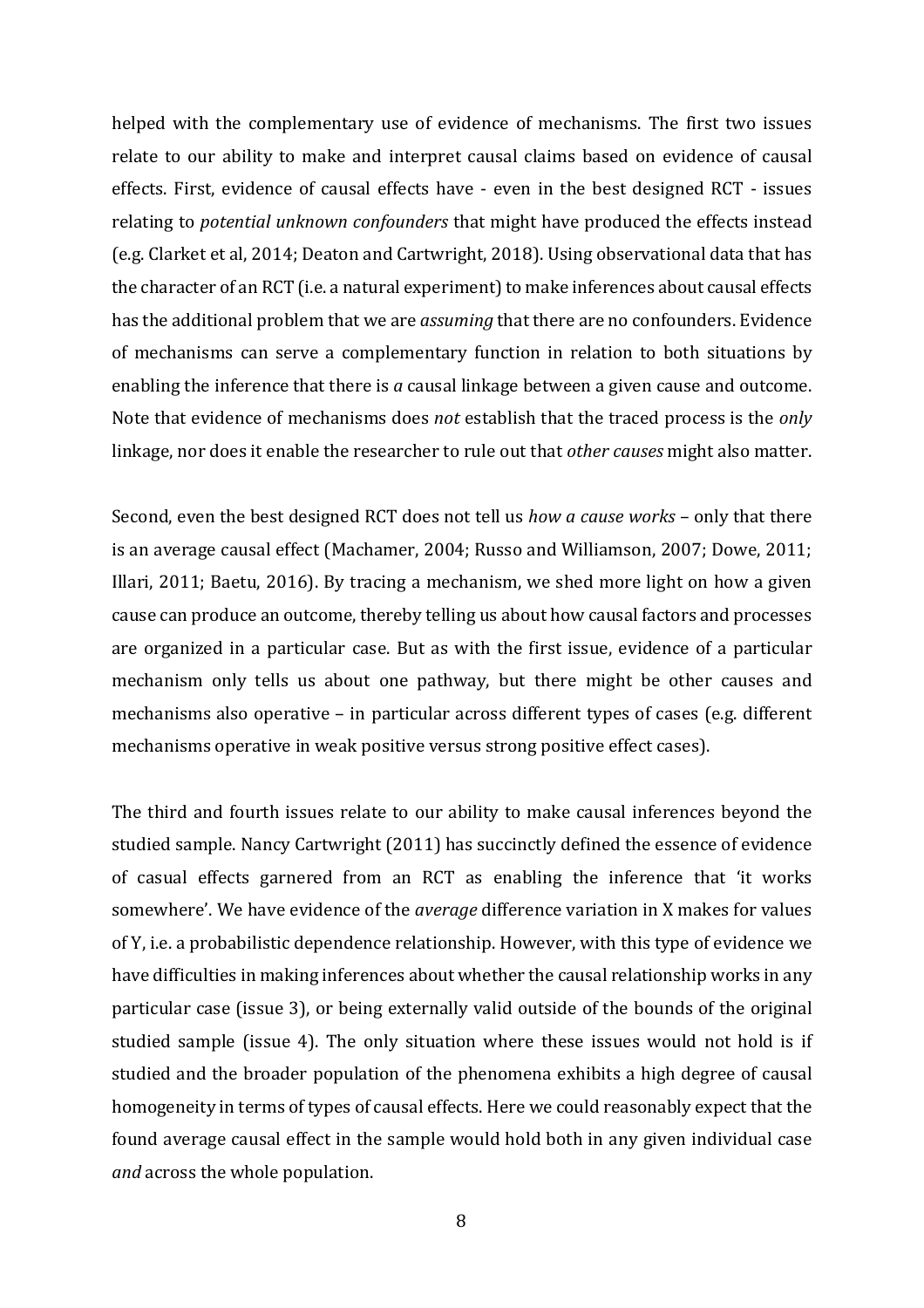For both issues, evidence of mechanisms can be used. Tracing a mechanism in a particular case provides evidence that there is at least a causal linkage between a given cause and outcome in the studied case. More importantly, tracing a mechanism empirically that is unpacked into its constituent parts and, in particular, tracing the activities that provide the actual causal linkage between a given cause and outcome sheds light on the *contextual* conditions required for the activities to actually do something. This information – which comes as an analytical by-product of detailed evidence of mechanisms operating in actual cases – can then be used to refine expectations about the cases in a population where we might expect the evidence of causal effects to be valid (Steel, 2008; Khosrowi, 2019).

# **3. Neopositivist approaches to evidence of mechanisms and evidential pluralism**

# *3.1. Neopositivist approaches to studying mechanisms*

Within social science, neopositivist assumptions form the 'mainstream' within which much of the methodological debate plays out (Jackson, 2016: 76-80). In particular, *phenomenalism,* with its focus on what is empirically observable and evidence that is external to the researcher, is a central assumption for many social science methodologists both as regards claims about causal effects (e.g. King, Keohane and Verba, 1994; Gerring, 2011) and many approaches to studying mechanisms (e.g. George and Bennett, 2005; Bennett and Checkel, 2014; Beach and Pedersen, 2019). Here theories are evaluated based on their *correspondence* with the empirically observable world, using experiencedistant evidence either in the form of difference-making across cases or the empirical traces left behind in cases. Attempts to go beyond this to uncover deeper, non-observable social structures or intersubjective understandings are therefore viewed as unfruitful metaphysics.

In the following, two neopositivist social science approaches to studying mechanisms minimalist and in-depth - are evaluated in relation to their contribution to evidential pluralism.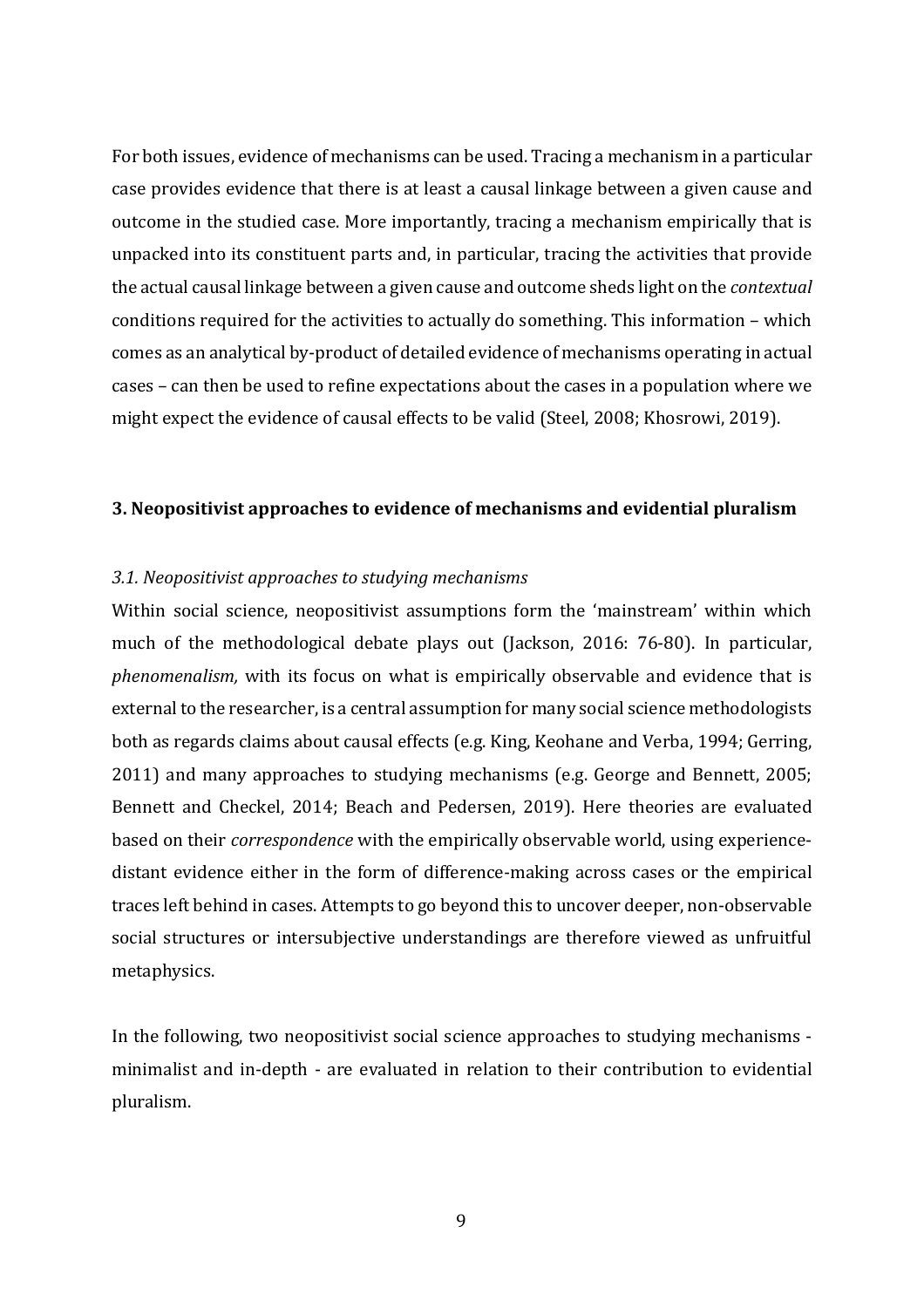#### *3.2. Minimalist mechanism-focused approaches and evidential pluralism*

The term minimalist is used here to refer to social science approaches to studying mechanisms where the underlying causal linkage is not unpacked in any detail (e.g. Bennett and Checkel, 2014; Elster, 1998). The 'mechanism' in-between X and Y is often theorized using simple terms such as 'societal mobilization' or 'lobbying' that do not tell us more about what is going on in the linkage between a given cause and outcome. The result is that the process itself remains in an analytical grey-box (Bunge, 1997; Beach and Pedersen, 2019). Beyond this grey-boxing, there is though considerable variation across minimalist approaches, including both large-n and small-n (or even focused on a particular case) designs, along with a variety of different methods relating to the types of empirical material that can evidence a mechanistic claim, from evidence of differencemaking across cases to within-case 'traces' or 'clues'.

Large-n minimalist approaches in the social sciences are best seen in *causal mediation methods* (e.g. Imai et al, 2011), where causal mechanisms are treated as a form of intervening variable that, in effect, collapses back down onto lower-level counterfactuals claims that have to be assessed by analyzing the *difference* that variation in the intervening variable(s) has for values of Y *across* a large set of cases, controlled for other variables. As an example, in a 2018 article in the journal *American Political Science Review*, Szakonyi explores which minimalist mechanism links Russian businessmen becoming legislators (cause) with economic benefits for their firm while they serve in office (outcome). He hypothesizes two 'mechanisms': either bank lenders look more favorably on businessmen with political success (M1), or political success opens doors to the bureaucracy that results in favorable treatment in regulations and procurement (M2) (p. 323). He then tests which of the two mechanisms are operative in a statistical mediation analysis, using an empirical proxy for each mechanism across a large number of cases. He finds that when controlled for a range of factors, the empirical proxy for M2 is present in more cases (p. 333). Note that neither mechanism is unpacked in any more detail.

Small-n minimalist approaches in the social sciences are variants of *process tracing methods.* In minimalist process tracing, the focus is almost exclusively at the epistemic level, with the underlying mechanistic claims themselves not unpacked (e.g. Brady and Collier, 2011; Bennett and Checkel, 2014; Humphrey and Jacobs, 2015; Mahoney, 2015;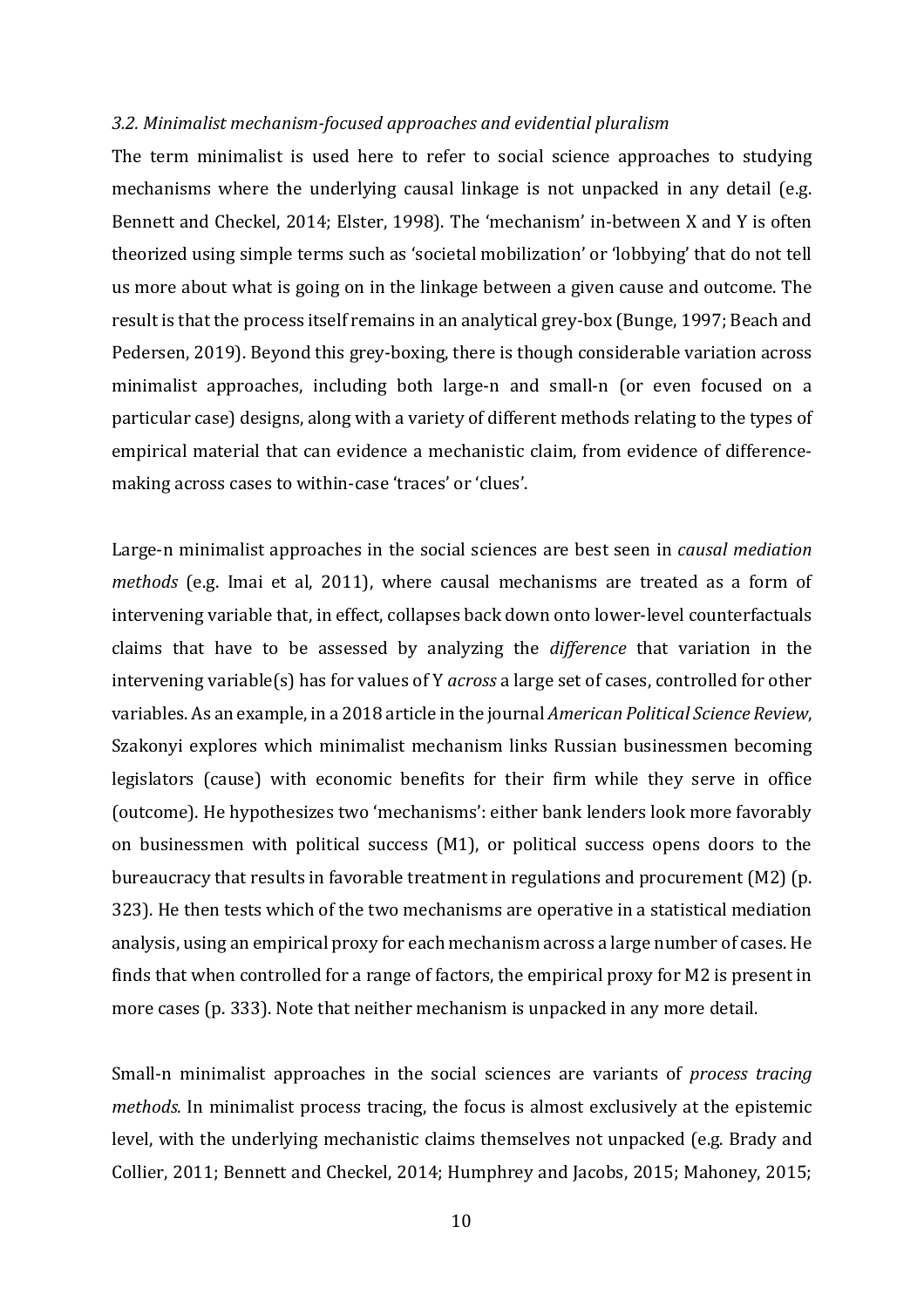Fairfield and Charman, 2017; Goertz, 2017). Scholars use terms like 'causal process observations' (Brady and Collier, 2011) or 'diagnostic evidence' (Bennett and Checkel, 2014) to refer to within-case traces that function as evidence of mechanisms because they provide, '…information about timing and sequencing, actors' goals and intentions, and other aspects of causal mechanisms, as obtained from a wide range of sources including interviews, archives, media records, and secondary literature.' (Fairfield and Charman, 2017: 368). For example, in an article from 2013 in the journal *World Development*, Fairfield uses a minimalist process tracing approach to study a hypothesized 'mobilizing public support' mechanism linking equity appeals by politicians (cause) with tax reforms (outcome) (2013: 44). One empirical observation that Fairfield suggests is particularly strong evidence (a 'smoking gun') for the mobilizing public support mechanism in her case study of a Chilean reform process is, '…statements by right politicians. The two right senators on the Finance Committee told the press that they abstained instead of voting against the reform because: "otherwise, President Lagos would have said that the opposition is against combatting tax evasion," … One of these senators later elaborated: "the [bill's] title—evasion—it suggests going after criminals. It's very difficult to oppose someone who presents that framing," (Fairfield, 2013: 48). In a later analysis of the evidence for the mechanism (Fairfield and Charman, 2017: 16), she claims that this evidence "captures the causal mechanism … more completely than any of the pieces of evidence previously analyzed".

What implication does the use of minimalist approaches – be they large-n or small-n have for our ability to engage in evidential pluralism? Many of the advocates of minimalist approaches claim that they enable a seamless form of evidential pluralism in which the researcher moves back-and-forth between evidence of causal mechanisms and crosscase causal effect type causal claims (e.g. Humphrey and Jacobs, 2015; Goertz, 2017). Humphrey and Jacobs for example claim that 'clues' about mechanisms from a set of studied cases can be used to update our confidence in the average causal effect being present in the rest of the population based on the proportion of studied cases to the whole population (Humphreys and Jacobs, 2015). Goertz (2017) advocates a strong version of evidential pluralism in which the cross-case evidence of causal effects from either experiments or observational comparisons can be easily merged with evidence of mechanisms from minimalist case studies. However, given that minimalist approaches in

11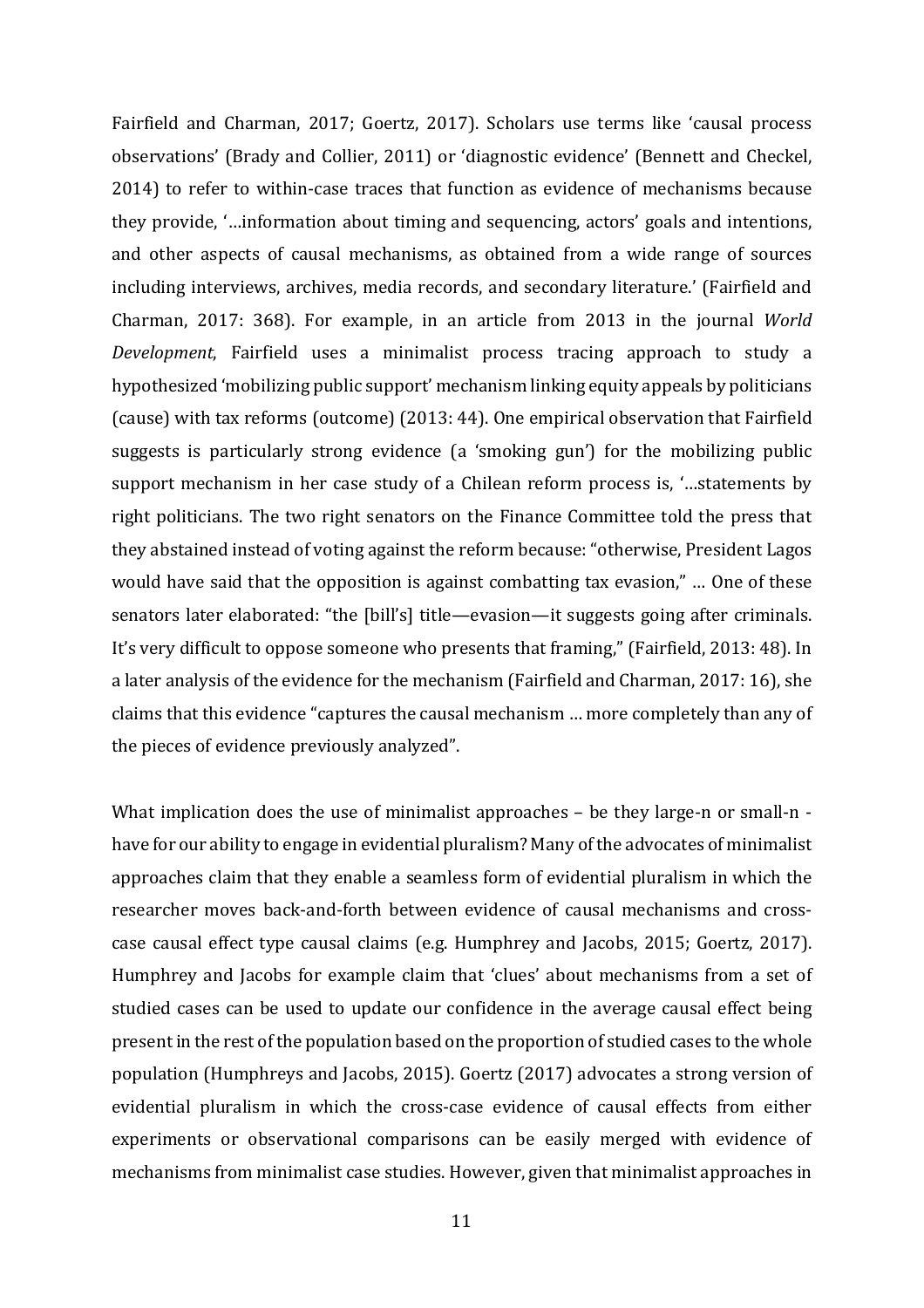effect grey-box the causal mechanisms under investigation, I contend that the actual result is a superficial form of evidential pluralism that sheds little light on the four issues discussed above.[3](#page-11-0)

As regards the issue of internal validity of causal claims and potential confounders, greyboxing a mechanism reduces the strength of the causal inferences that can be made. Minimalist approaches *by design* do not trace each part of a mechanism that links X and Y together, which means that we do not have the evidence of the processual linkages that would enable stronger causal inferences to be made (Illari and Williamson, 2013; Green et al, 2010). Most problematically, in situations in which there plausibly can be *multiple* mechanisms linking X and Y together, it can also be difficult to evaluate *what* mechanism a given piece of evidence (i.e. a 'clue') is evidence of.



Figure 1 – Minimalist PT and evidential ambiguity because of grey-boxed processes.

This situation is illustrated in figure 1, in which there are two potential mechanisms linking a cause and outcome together (M1 and M2). If we are not told anything about the process beyond a simple one-liner like 'mobilization', it can be difficult to evaluate whether a given piece of evidence (a 'clue') is evidence of M1 or M2. Note that this is by

<span id="page-11-0"></span> <sup>3</sup> - This should not be understood as saying that minimalist approaches have no analytical use. On the contrary, they can be very relevant early in a mechanism-focused research process, where the analyst is in the dark about potential mechanisms. Here finding mechanistic evidence of some linkage helps in the identification of a potential mechanism. For more, see Beach and Pedersen, 2019; Bennett and Checkel, 2014.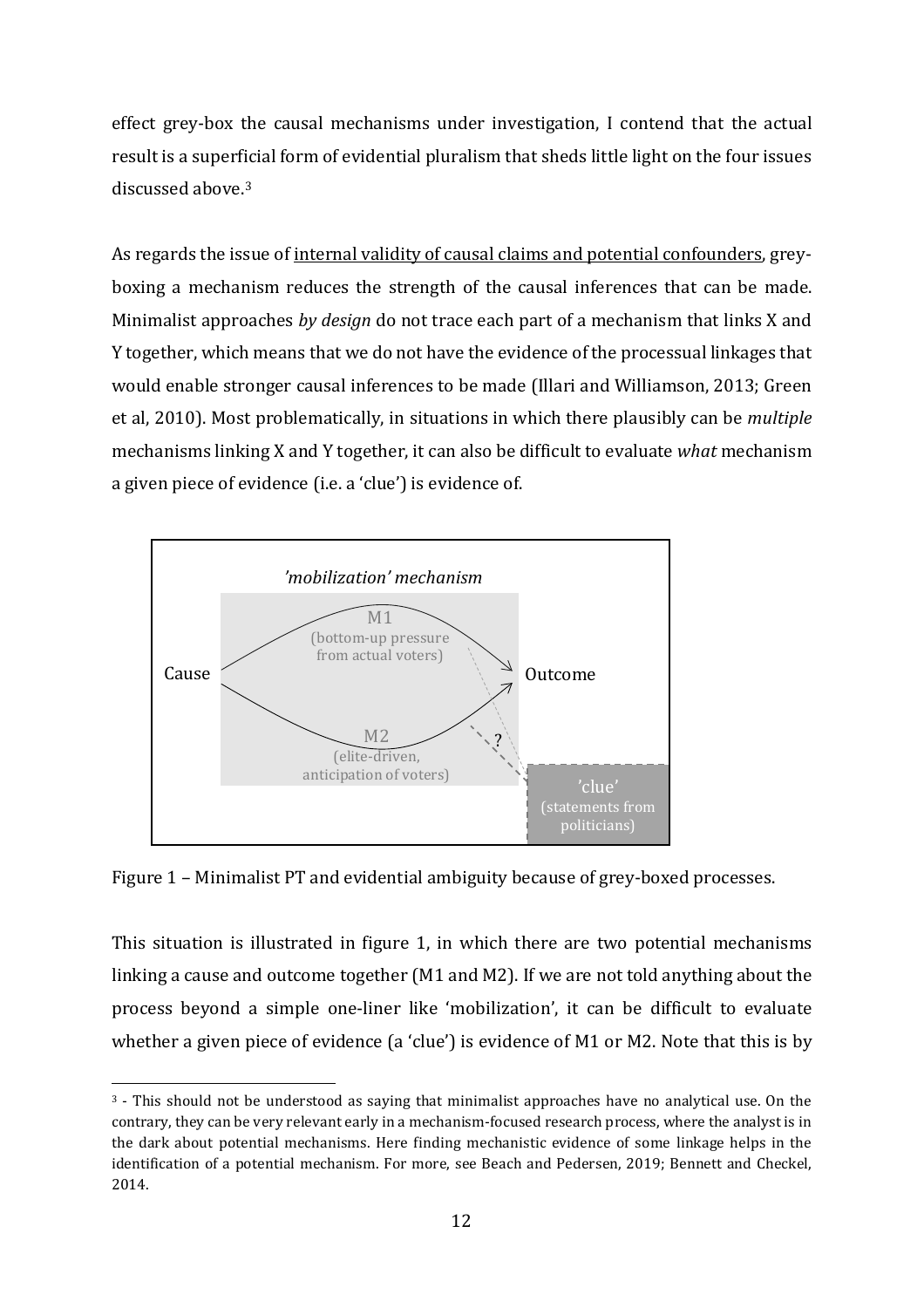no means a hypothetical problem. Returning to the example of Fairfield (see above), there are multiple ways that a 'mobilizing public support' mechanism could plausibly work. One way that it might work is as a *bottom-up* reaction to *actual pressure* from voters, in which voters let their voices be heard to policy-makers (M1 in the figure). However, another plausible process could be more *elite-driven*, with party leaders *anticipating* a potential public reaction before it happens, meaning that the *actual* mobilization of voters does not need to take place (M2 in the figure). These are two quite different mechanistic claims, but *both* would be compatible with the pieces of evidence (e.g. the statements by the right-wing politicians) provided by Fairfield in her article (2013). Indeed, the evidence she provide appears to be more compatible with a more elite-driven, anticipatory process. By not telling us more at the theoretical level about how the process works, it is difficult to know what mechanistic claim the empirics are actually evidence of, thereby reducing the strength of inferences that are possible.

Minimalist approaches also by design shed little light on how causal processes work. Returning to the article of Szakonyi (2018) discussed above, his analysis does not shed light on *how* political success led to more state contracts in actual cases because we do not know what activities the businessmen, bureaucrats and other politicians were doing in the process that can have led to the award of state contracts. In other words, we have no evidence of the actual interactions between businessmen and bureaucrats; instead, we have evidence of a *correlation* between the presence of the empirical proxy for one or the other processes and the outcome.

Turning to the issue of whether a causal relationship is present in a particular case (issue 3), large-n minimalist approaches run into the same issues as causal effect analysis because *averages* are used across a number of cases, meaning we gain no information about how the mechanisms actually operate within any *particular* case (Leamer, 2010; Green et al, 2010). In contrast, a small-n (i.e. single case) minimalist study provides at least some suggestive evidence that a given causal relationship might be present in a case.

Finally, on the issue of external validity, tracing minimalist mechanisms provides little information about contextual factors for when a causal relationship might hold in a broader population because so little information is gained about how the process works.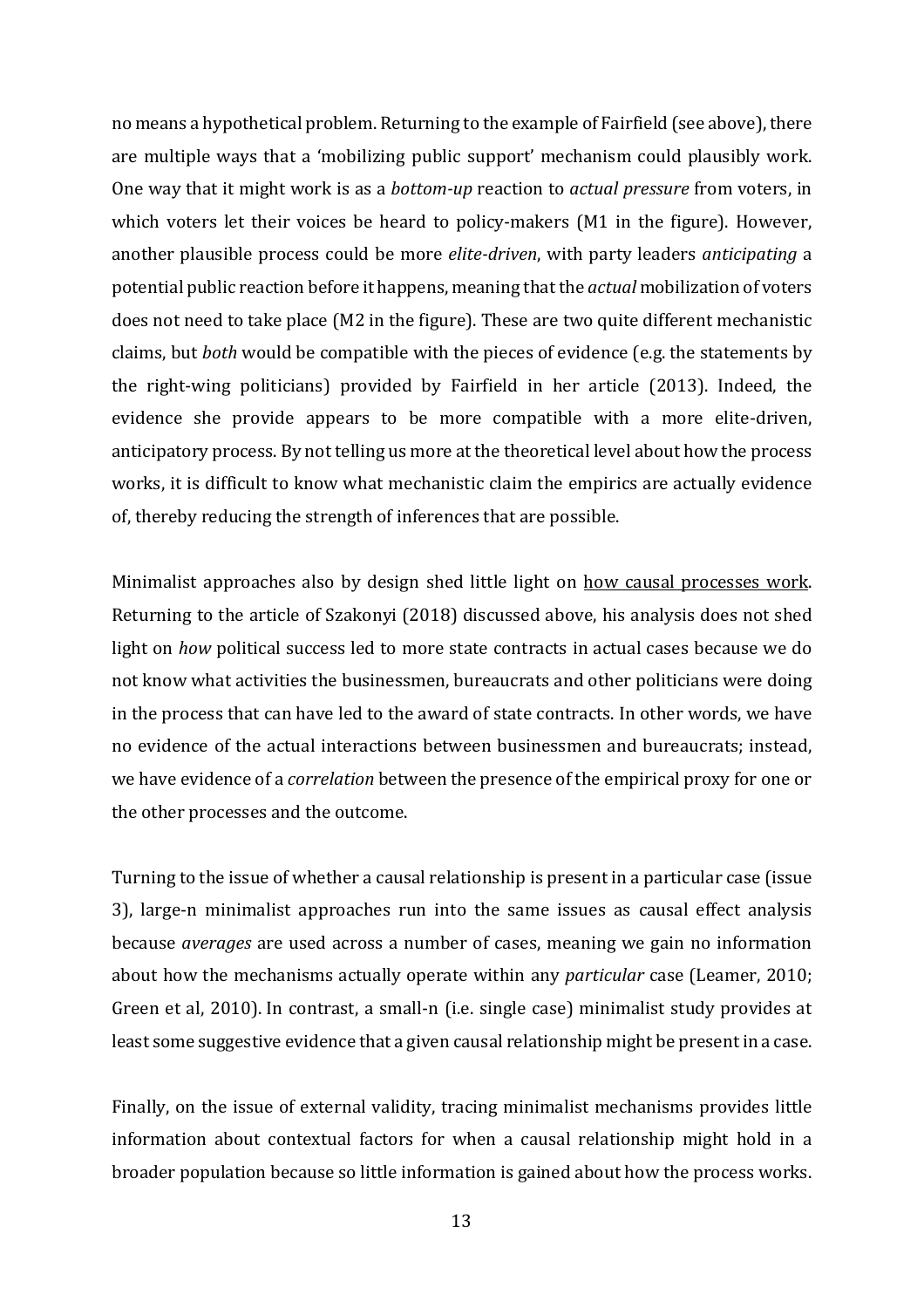On the other hand, when a large-n analysis is conducted in which the studied cases do not fully overlap with those studied in the causal effects analysis, this provides suggestive evidence that a given effect might be present across a broader population of cases.

Concluding, evidential pluralism appears to be very easy if we keep vague the nature of the causal claims we are making by grey-boxing mechanisms. However, minimalist PT only enables a superficial form of evidential pluralism in which we are unable to reap fully the analytical benefits of working with mechanistic evidence.

#### *3.3. In-depth approaches and evidential pluralism*

A second distinct social science approach involves the in-depth process tracing of mechanisms, a method that draws on the ontological vocabulary of the productive account of causal mechanisms (e.g. Machamer, Darden and Craver, 2000; Machamer, 2004; Groff, 2011; Kaiser, 2017; Piccinini, 2017). This variant of process tracing is often – but not exclusively - used when the analyst is more interested in a particular case than cross-case claims. In this type of design, more abductive research practices are often utilized, involving an iterated dialogue between theory and empirics (Beach and Pedersen, 2019: 269).

Here the argument is that we cannot trace mechanisms empirically unless we unpack the theoretical process into its constitutive parts and how they are organized (e.g. Waldner, 2014; Beach and Pedersen, 2019). At its core, a mechanistic explanation attempts to explain theoretically how things work *within* a case or set of cases within a particular context (Cartwright, 2011). In the conceptual language of the productive account as it is used in the social sciences, mechanisms are unpacked into distinct parts composed of social actors (aka entities) engaging in activities. Instead of assuming linkages as in minimalist approaches, unpacking mechanistic explanations in theoretical, more abstract terms forces the analyst to make transparent the *causal logics* that are theorized to bind the activities of an actor with an actor in the next part of the process. The ambition is to unpack a causal mechanism into a blow-by-blow theory of the causal process linking a cause and outcome together that explains how the activities of social actors transfer causal forces to the next part of the process, along with their spatio-temporal organization (Craver and Darden, 2013; Beach and Pedersen, 2019). In the social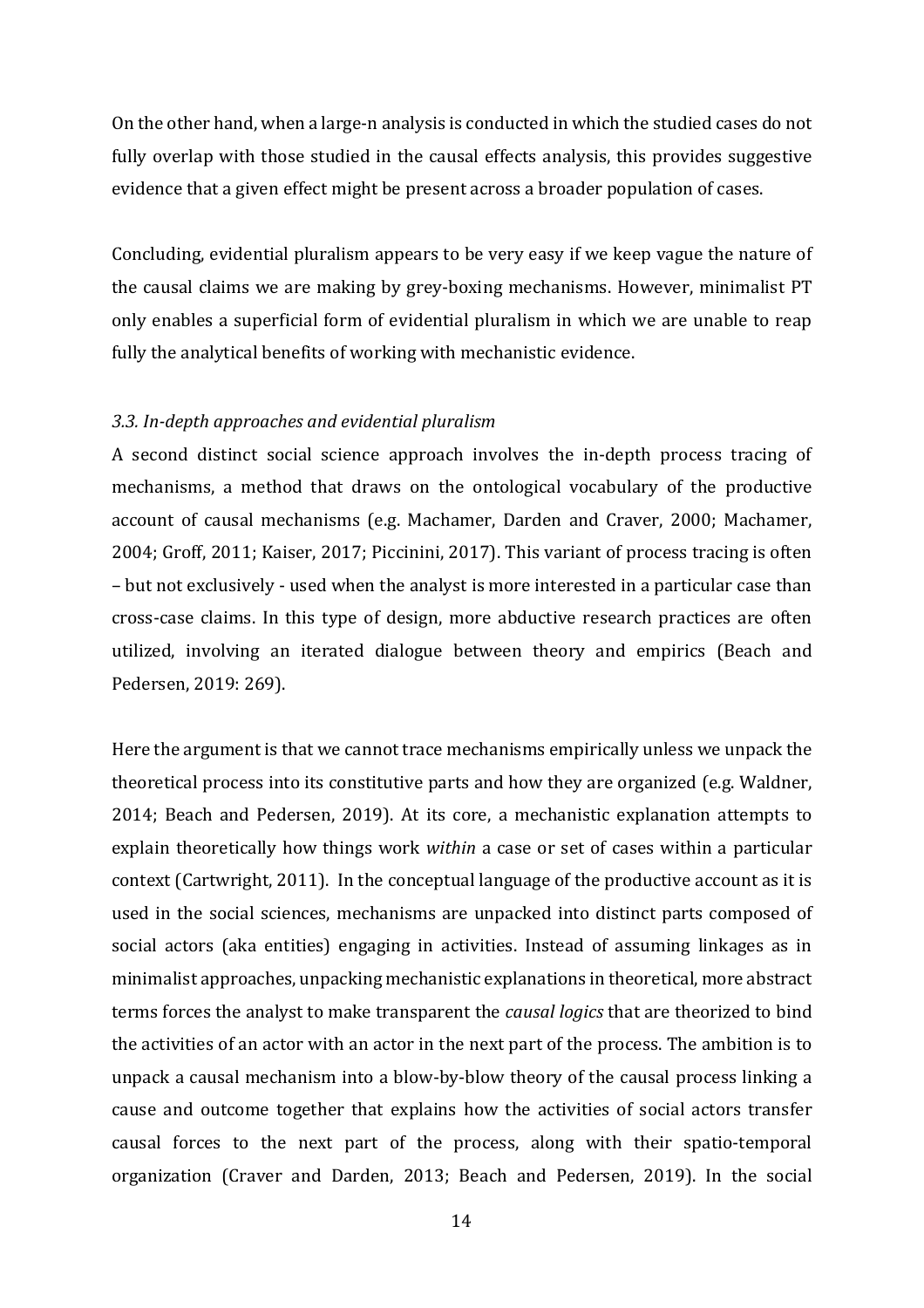sciences, actors can be micro-level (i.e. individuals) or macro-level (i.e. collective social actors), with the requirement being that the later have properties and orientations that enable them to do things that can impact other actors in a process. Activities are what social actors actually do, and can take the form of speech acts, voting, paying bribes etc.

Evidence of mechanisms typically involves tracing each part of the process empirically using observational data within a particular case, although in principle, experimental 'wiggling' of parts could be used if it is possible to study the process in a controlled setting. Ideally, the operation of each of the parts of the process is traced empirically, focusing on the social actors and the activities they perform. A good theorized mechanism has productive continuity, understood as an unbroken causal linkage between the cause and outcome (Machamer, Darden and Craver, 2000). A strong causal inference about a causal mechanism linking X and Y together is then possible when there is empirical evidence for each part of the process.

Taken as a whole, an in-depth process tracing case study design can be visualized as in figure 2. An unpacked mechanism (M1) is theorized and evidence is gathered for each of the activities that provide the linkage, ideally in a form that is relatively direct, observational evidence of the actual transfer of causal forces to the next actor in the process.



Figure 2 – In-depth process tracing: unpacking and evidencing causal processes

Given the focus on tracing M1, the analysis does *not* provide evidence of other mechanisms that might be operative at the same time (M2 in figure 2). The exception is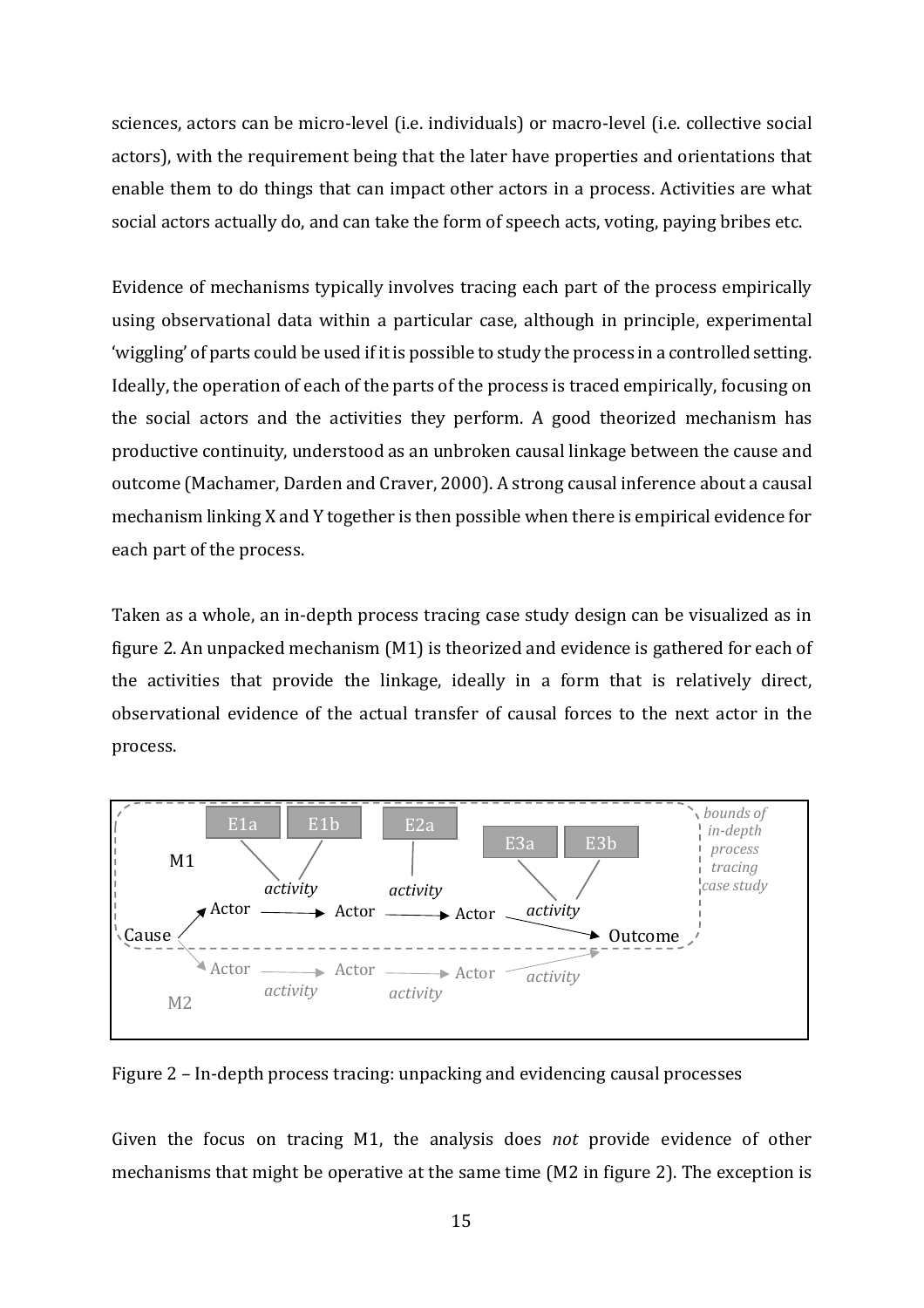situations where M1 and M2 interact in ways that make understanding M1 impossible without also tracing M2 (Rohlfing, 2014; Beach and Pedersen, 2019: 41-44). Further, given that M1 is being traced within a particular case, no cross-case inferences are possible after a single PT case study. Mechanistic generalizations are only possible after multiple PT case studies that find similar processes at work in a representative sample of cases within a bounded population of cases.

An example of what in-depth process tracing can look like in practice can be found in an article by Winward (2020), published in the journal *Comparative Political Studies*. Winward first theorizes a causal process that can link a cause (low intelligence capacities of security forces in a conflict area) with the outcome (increase in state violence on the local population). Given the lack of existing theories at the level of process, he first hypothesizes a theory that explains how low intelligence capacities can trigger an interactive process that leads to large-scale violence (see table 1).

| Cause/               | Theorized causal mechanism |                           |                       | Outcome     |
|----------------------|----------------------------|---------------------------|-----------------------|-------------|
| trigger              | Part 1                     | Part 2                    | Part 3                |             |
|                      |                            |                           |                       |             |
| intelligence<br>Low  | Security<br>forces         | Local<br>civil<br>elites  | Security forces mass  | Mass        |
| of<br>capacity       | approach local elites      | both <i>provide</i> false | detainment strains    | categorical |
| security forces in a | collaboration<br>for       | information               | capacities, leading   | violence    |
| conflict<br>civil    | about information          | targeted<br>against       | increase<br>in<br>to  | targeted    |
| situation            |                            | specific group and        | executions            | against     |
|                      |                            | civilian<br>encourage     |                       | particular  |
|                      |                            | violence<br>against       | Security forces use   | group       |
|                      |                            | members of group          | torture on detainees, |             |
|                      |                            |                           | resulting in more     |             |
|                      |                            |                           | information<br>false  |             |
|                      |                            |                           | that leads to more    |             |
|                      |                            |                           | detainment, etc       |             |

Table 1 – Winward's process theory of mass categorical violence.

Source: adapted from Winward, 2020: 6-10 (activities are in italics).

In the theorized process, the cause (low intelligence capacity) spurs the security forces to approach local civilian elites for assistance in gathering information (part 1). The local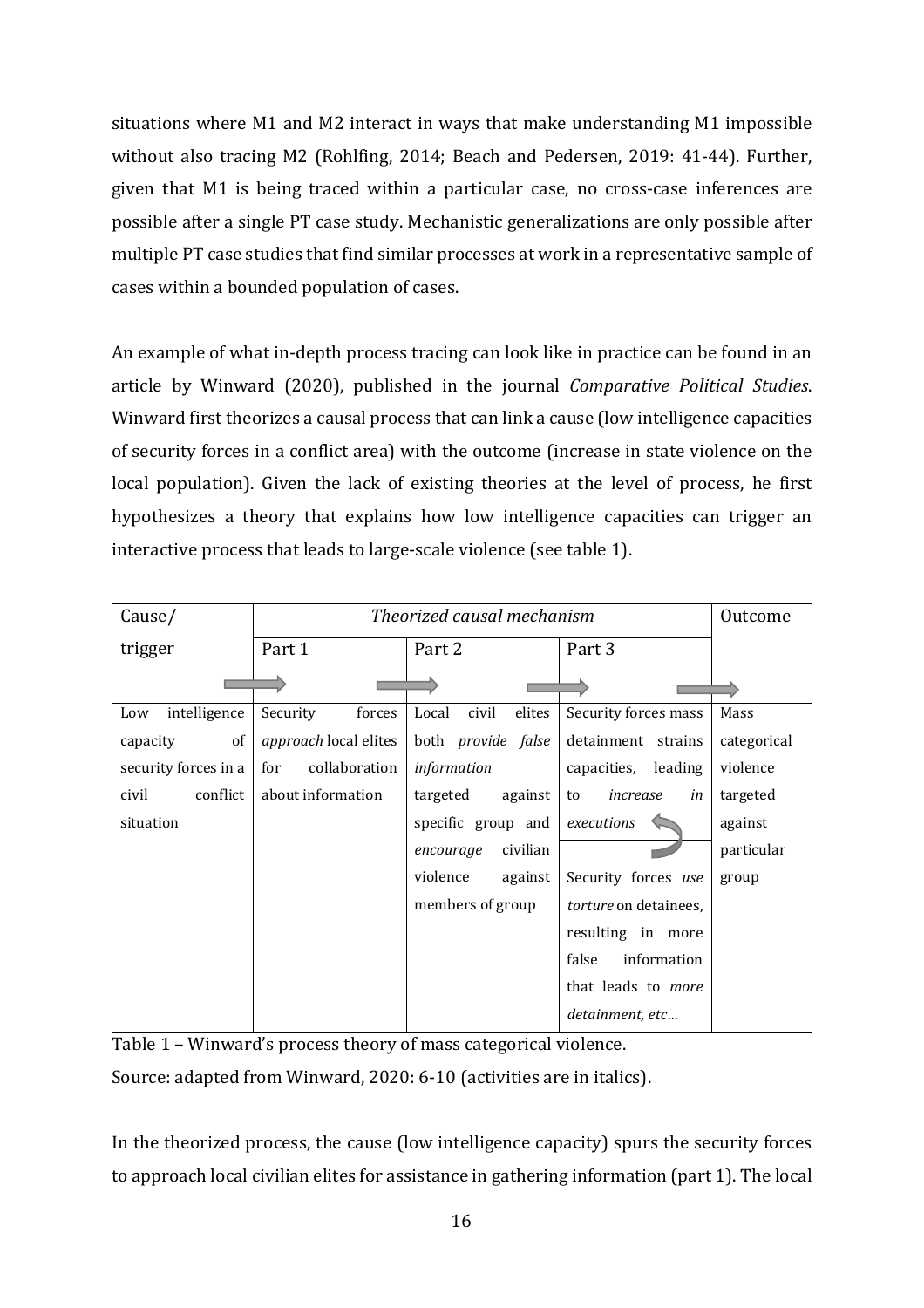civilian elites then exploit this dependence to settle scores in relation to pre-existing local conflicts with a particular group by providing false information targeted against individuals from the group, and also by encouraging other locals to take matters into their own hands by perpetrating violence against members of the targeted group. The security forces use the (false) information provided to detain and interrogate individuals from the targeted group, resulting in an escalating cycle of torture and violence in which the many false confessionals from torture lead to even more detained and tortured individuals. Further, an increase in the number of detainees strains the capacities of the security forces, leading them to take extreme steps like extra-judicial killings to clear out prisons. Taken together, the process produces a marked increase in mass categorical violence by state security forces targeted against a particular group. The theorized mechanism is then investigated in-depth empirically in the case of the conflict in Central Java in Indonesia in 1965-66, supplemented by more cursory case studies of conflicts in two neighboring provinces (Winward, 2020).

Can evidence of mechanisms garnered from in-depth approaches perform the complementary functions required for effective evidential pluralism? Regarding the issue of confounding and non-causal correlations, in-depth approaches enable relatively strong inferences about causal linkages to be made in the studied case. Unpacking a theoretical causal process and tracing it empirically enables a more transparent assessment of the evidence for a mechanistic claim because we can identify clearly what part of a process a given piece of evidence is postulated to be evidence of, thereby increasing the internal validity of our mechanistic causal inferences. At the same time, evidence from an in-depth approach only applies *within* the bounds of the studied case. In this respect, in-depth mechanistic studies of individual cases are only evidencing local (*token*) causal claims, where the evidence of a causal effect is per definition evidencing cross-case regularities, i.e. *type* causal claims. Given that evidence of causal effects typically deals with an average effect across cases, it is difficult to see what evidence of causation from a single case tells us about the cross-case effect unless there is such a high level of causal homogeneity in the population of cases that studying one case is truly representative of all cases. Further, in-depth process tracing involves tracing linkages in cases where X and Y are both present, meaning that causal inferences are restricted to *positive* on X and Y cases. In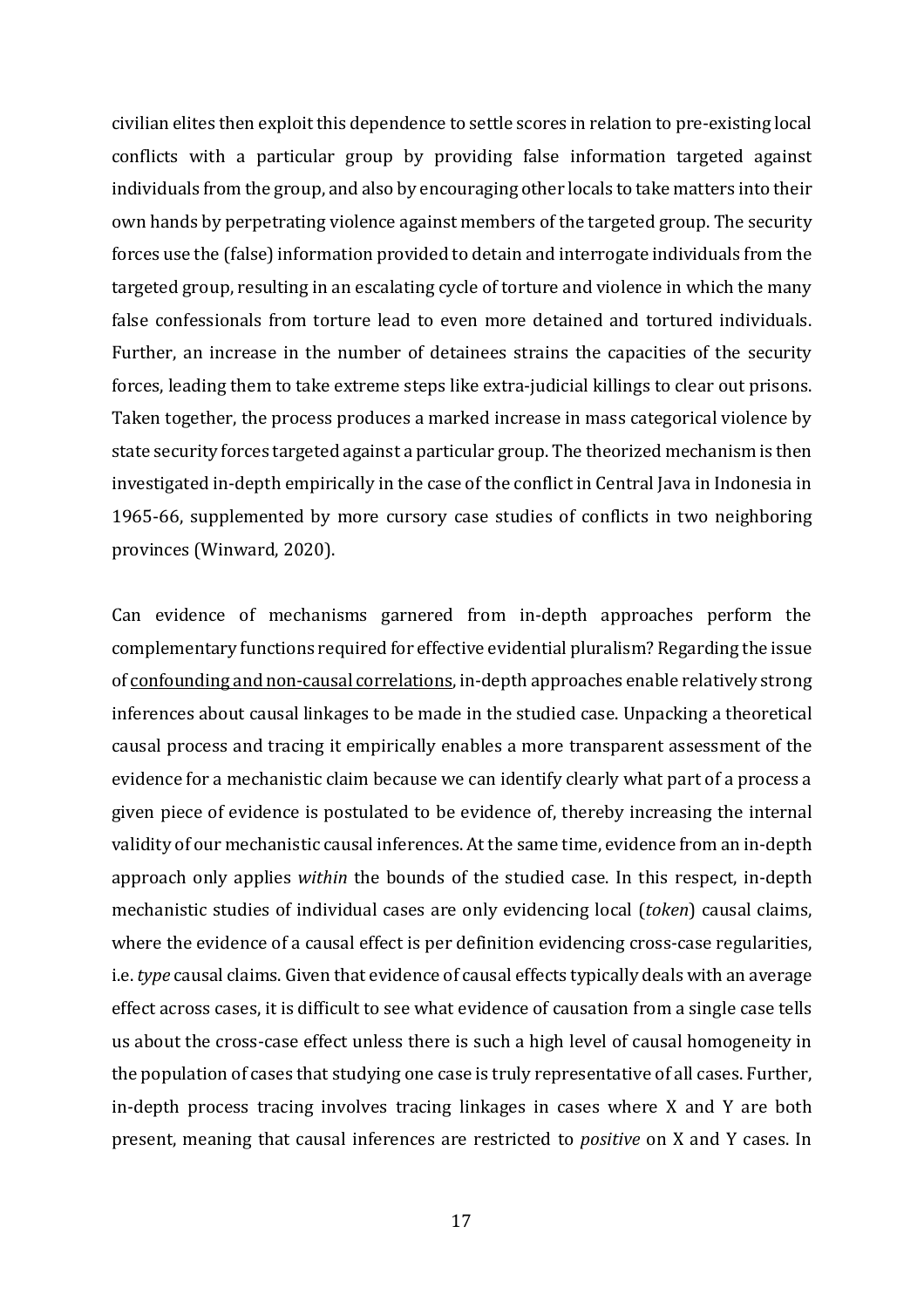cases where X and Y are not present, there is no process to trace, meaning that no inferences are possible in negative cases due to the lack of evidence.

Mechanistic inferences across cases are not impossible, although they are always dependent on how causally homogeneous the broader population is. It would only be through multiple mechanistic case studies of the process in a set of cases that represent the diversity of the population that evidence of mechanistic causal claims is gained that would enable some communication with the claims backed by evidence of causal effects. But even here the scope of inferences is still quite divergent, meaning that the two approaches are still talking past each other; one about mechanistic linkages in a small set of positive on X and Y cases, and the other about average causal effects across a large number of cases that might mask many different types of effects (strong/weak, positive/negative).

Second, unpacking the theoretical mechanism *and* tracing it empirically sheds more light on how a cause can produce an outcome, although again only within the scope of the studied case. How the parts of a process are arranged in relation to each other can be vital for how the causal linkage works; knowledge that can only be gained by studying in-depth how it actually worked in a case. Similarly, tracing a process within a particular case enables an inference to be made that there was a causal linkage in the case, i.e. it worked 'here'.

Finally, in-depth process tracing of mechanisms can help shed light on the contextual conditions within which a given causal relationship works.[4](#page-17-0) In the Winward (2020) example above, existing research was unable to explain why similar state security forces in a context of civil unrest ended up targeting an identified population group in some areas more than in other, similar areas of the conflict zone. By unpacking a plausible process theoretically and exploring how it worked empirically in a case, Winward's research provided a plausible, evidence-based explanation for why it did *not* work in other cases. For example, he found that part 2 of the process required that the local

<span id="page-17-0"></span> <sup>4</sup> - Note that this deals primarily with the conditions under which a given mechanism works and not conditions for a net causal effect across cases.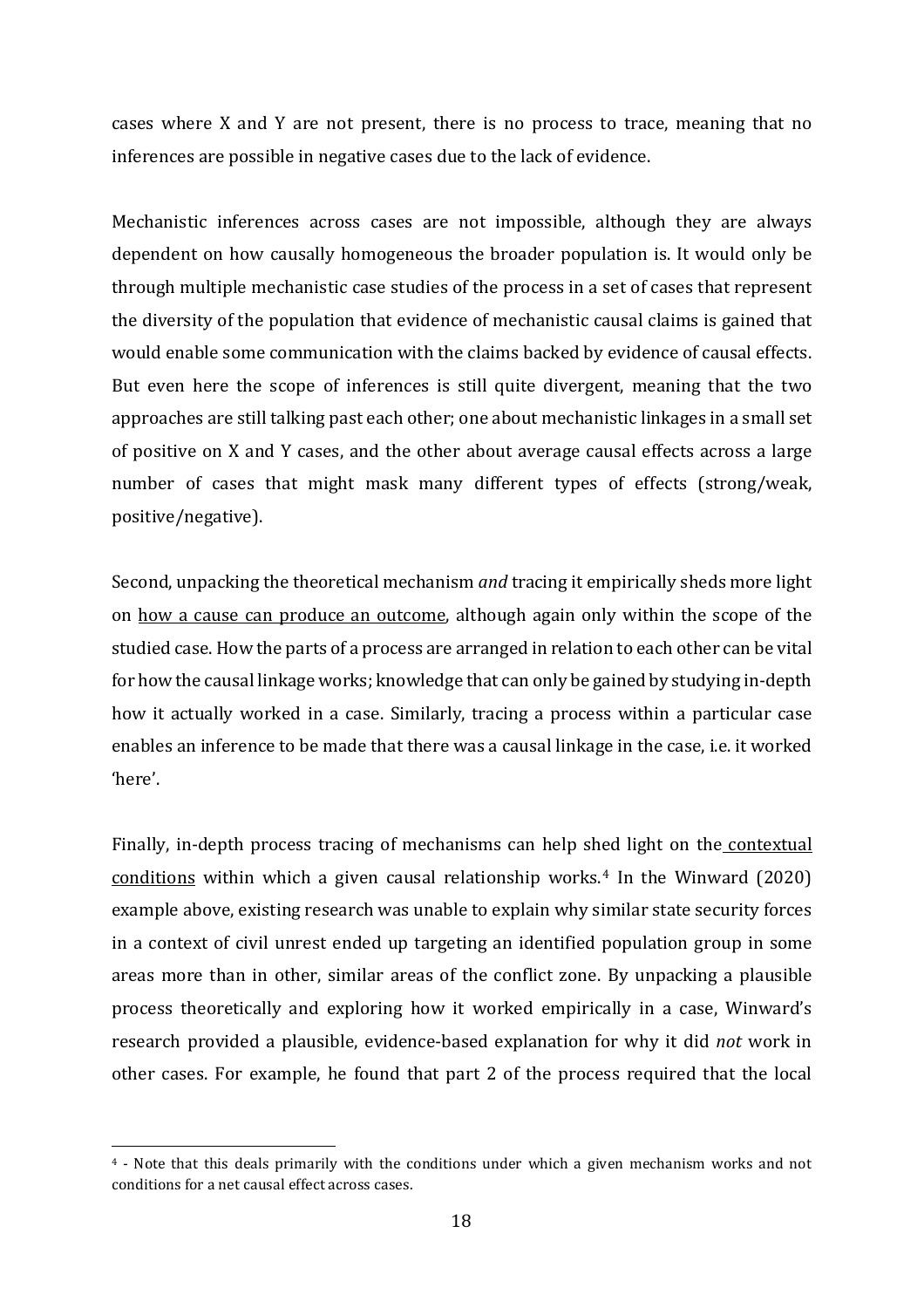civilian elites are in a local political conflict with a particular group, otherwise they would have no motivation for targeting false information against them.

Multiple in-depth mechanism-focused case studies that are compared can be used to shed even more light on contextual conditions. Most useful for this purpose are follow-up studies of cases of mechanism break-down (aka a deviant case) – i.e. cases where we a priori should have expected it to break down (Anderson, 2012: 421-22; Beach and Pedersen, 2019: 274-275). By comparing the process and context in the cases where the mechanism worked with the process in the deviant case, we learn even more about the conditions required for the theorized mechanism to function.

Taken together, by attempting to unpack causal mechanisms theoretically and then tracing each of their parts empirically, in-depth mechanistic approaches are arguably better suited to tackling questions related to 'how does it work' and 'under what conditions does a given mechanism work'.

There is a tradeoff though, for as we lower the level of abstraction of the theorized mechanism to strengthen our ability to make causal inferences in the case, we reduce the scope of the potential population within which a given mechanism linking a given X and Y works. Logically, the more we know about a process, the more contextually specific the process becomes, other things equal.

Concluding, evidential pluralism is quite difficult when working with in-depth approaches for studying mechanisms, but the potential gains regarding an increased ability to answer the 'how does it work' and 'under what conditions does a mechanism work' questions do in many circumstances outweigh the tradeoffs in terms of reduced scope of our mechanistic inferences.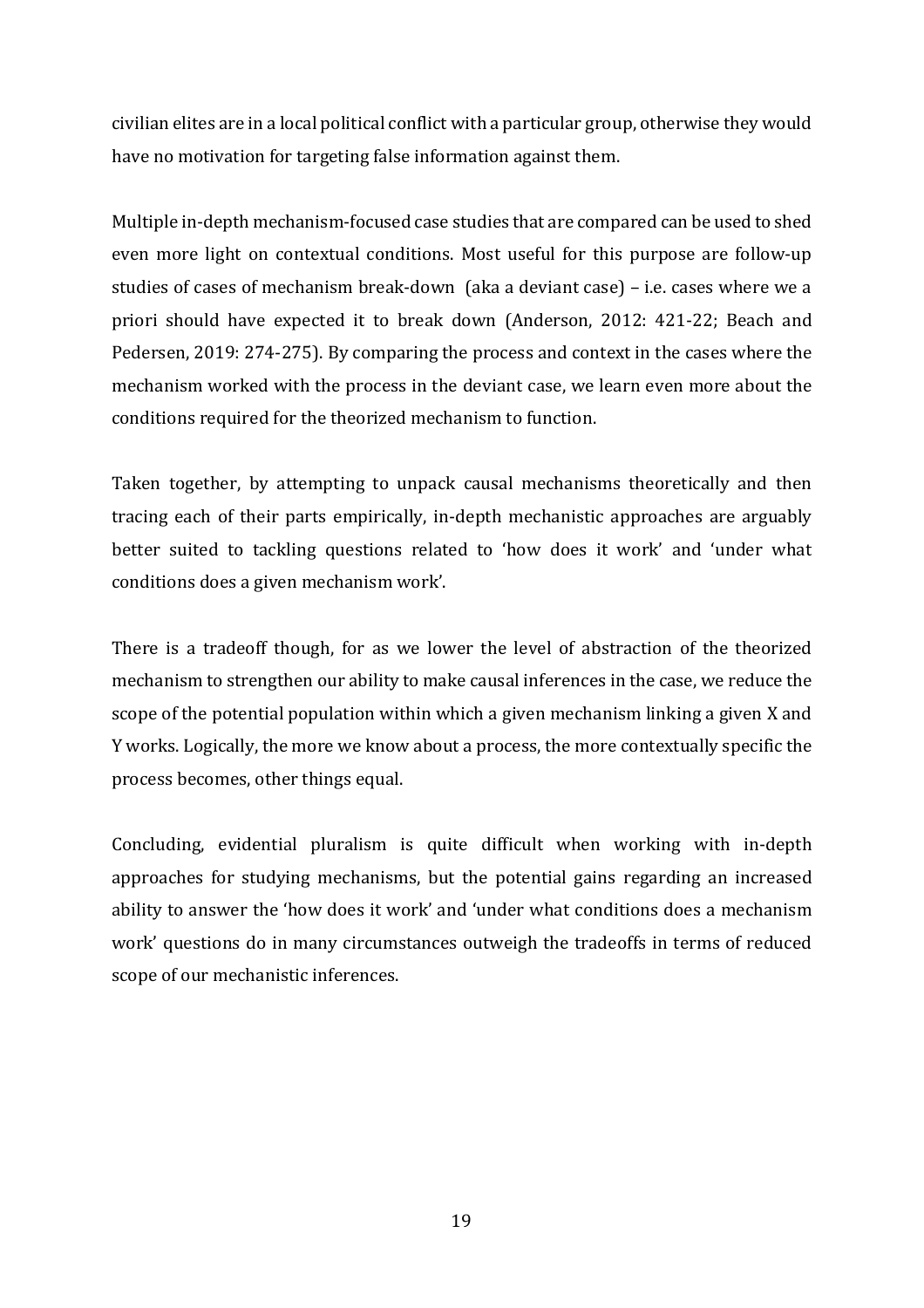### **4. Realist approaches to studying mechanisms and evidential pluralism**

At their core, realists contend that studying the social world is fundamentally different from the natural world (Bhaskar, 1978; Sayer, 2000; Maxwell, 2012; Porpora, 2015; Danermark, Ekström and Karlsson, 2019). The key reason for the difference is that social actors produce and reproduce the social world within which they operate. Because they are *sentient* beings, they are able to reason about the world. At the same time, realists contend that humans are *social* creatures, meaning that all activity takes place in a social relational context that imbibes action with meaning and effects. It is the social dimension of mechanisms and human interaction that neopositivist approaches neglect, but that realists contend is vital to understand actual social processes as they play out in realworld cases.

For realists, the term 'real' refers to the underlying structure that forms the context for all social action, enabling and constraining actors. While this underlying structure cannot be directly observed, for realists it can be theorized and studied 'as if' it has a real existence that is independent of our knowledge of it (Danermark et al, 2019). The underlying structure of the social world is composed of *both:* 1) a *material dimension* that is the physical manifestations of context, including physical or human resources as they are embedded in rules, roles and institutions in a particular social setting, and 2) an *ideational dimension* that is the cultural side of these rules, roles and institutions that shape human behavior through what they *mean* to actors (e.g. Archer, 1995; Sewell, 1992). Combined, the material and ideational dimension can be thought of as the *social context* for agency that produces *situational logics* that both create actor interests based on their positions, predisposing agents towards specific actions, *and* also shape the ability of actors to achieve these interests (Archer, 1995: 200-17; Porpora, 2015: 120). Using a metaphor, social context can be thought of as the social 'game' undergirding any social process (Archer, 1995: 151-2).

The 'actual' is the realm of people doing things in social processes, i.e. the realm of agency. Underlying structure produces situational logics that are 'actualized' through the actions and interactions of agents in *causal processes*that *produce* particular outcomes in specific cases (Danermark et al, 2019: 46; Sayer, 2010: 104). Given that causal processes take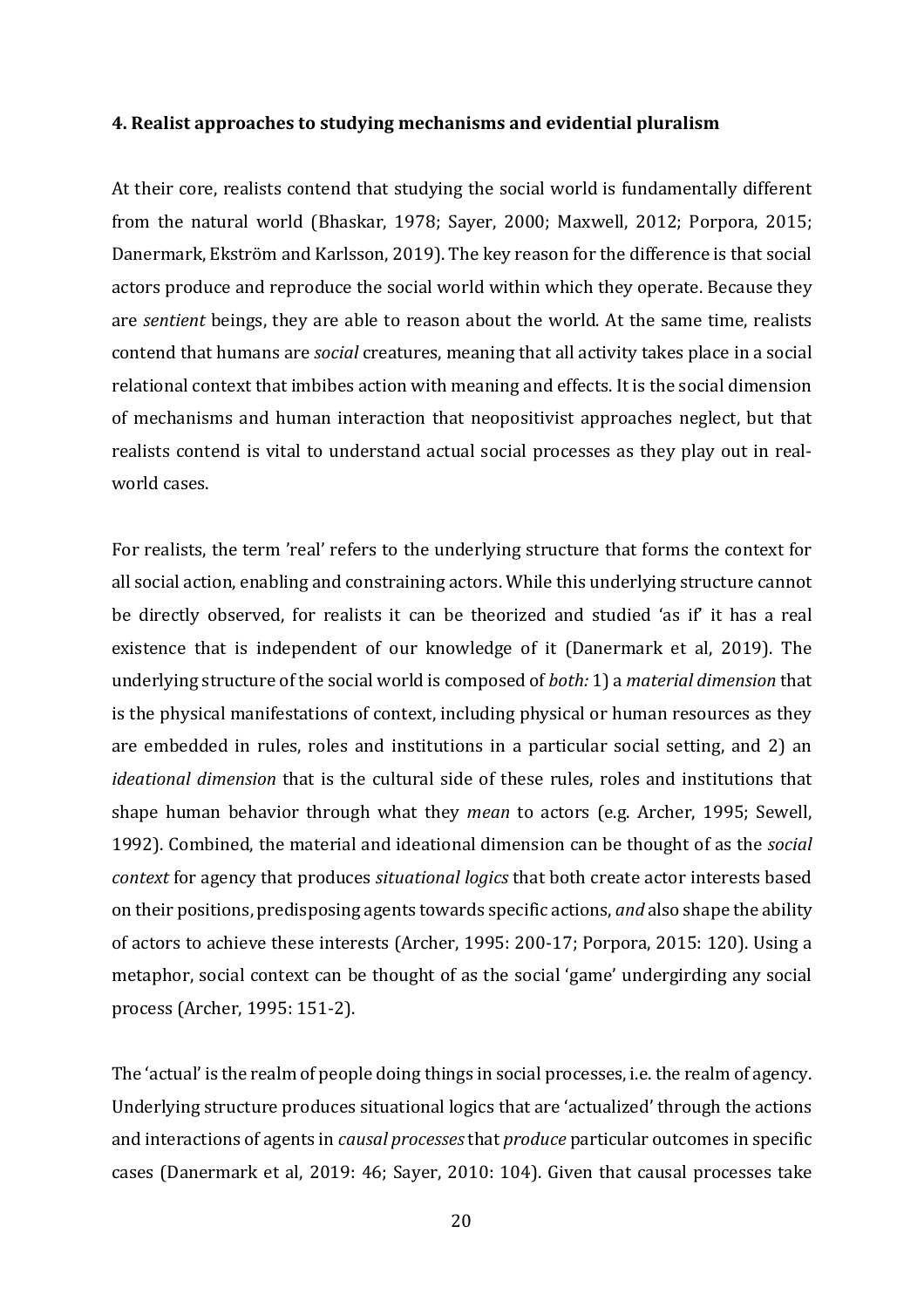place in *particular situated* social contexts and relations, they are ephemeral, meaning causality for realists is fundamentally local (i.e. token) (Sayer, 2000: 114-8). This means that realists do not assume a social world infused with regularities, in which whole structures and causal sequences repeat themselves time after time in essentially the same form.

Actual processes are composed of social actors performing activities, as in in-depth process tracing. But while activities in the natural science are physical acts (e.g. a human heart expands, thereby drawing blood from the liver into its left atrium), realists contend that human beings are *reasoning* beings that attempt to make sense of their interactions with other social actors (Porpora, 2015: 159; Danermark et al, 2019: 20, 33). To understand social processes, realists posit that we cannot reduce them to their physical manifestations; otherwise we would risk creating a impoverished account of social interaction (Archer, 1995: 195; Porpora, 2015: 160-1).

In contrast, neopositivist approaches to studying mechanisms utilize only the 'observable traces' of structure and the physical moves made by actors as evidence. This type of evidence can be termed 'experience-distant' because the researcher imposes outside categories onto observables of a social process (Geertz, 1974: 28-29; Schaffer, 2016). The evidence that is missed is the 'experience-near' accounts of how the 'moves' of actors are *interpreted* by the actors themselves and those impacted by them, and how the actors *understand* the underlying social 'game' they are situated in (Fujii, 2018: 73; Maxwell, 2012: 20; Sayer, 2010; ). Gathering experience-near evidence is not merely a question of gathering more information, but involves an epistemological commitment to more hermeneutic methods that try to, '...glean the meanings that the people under study attribute to their social and political reality' (Schatz, 2009: 5). Fujii writes that, '...meaning and action are so closely intertwined that it would be impossible to explain differences in behavior without taking into account differences in how people make sense of the situations they face.' (2018: 75). For example, if we are trying to explain processes related to support for oil drilling amongst rural residents who would be adversely impacted by pollution from gas drilling on their land (fracking), one observed activity could be 'residents rallying their neighbors and local politicians in support of drilling'. But merely observing that rallying by residents took place does not explain the actions. Instead, to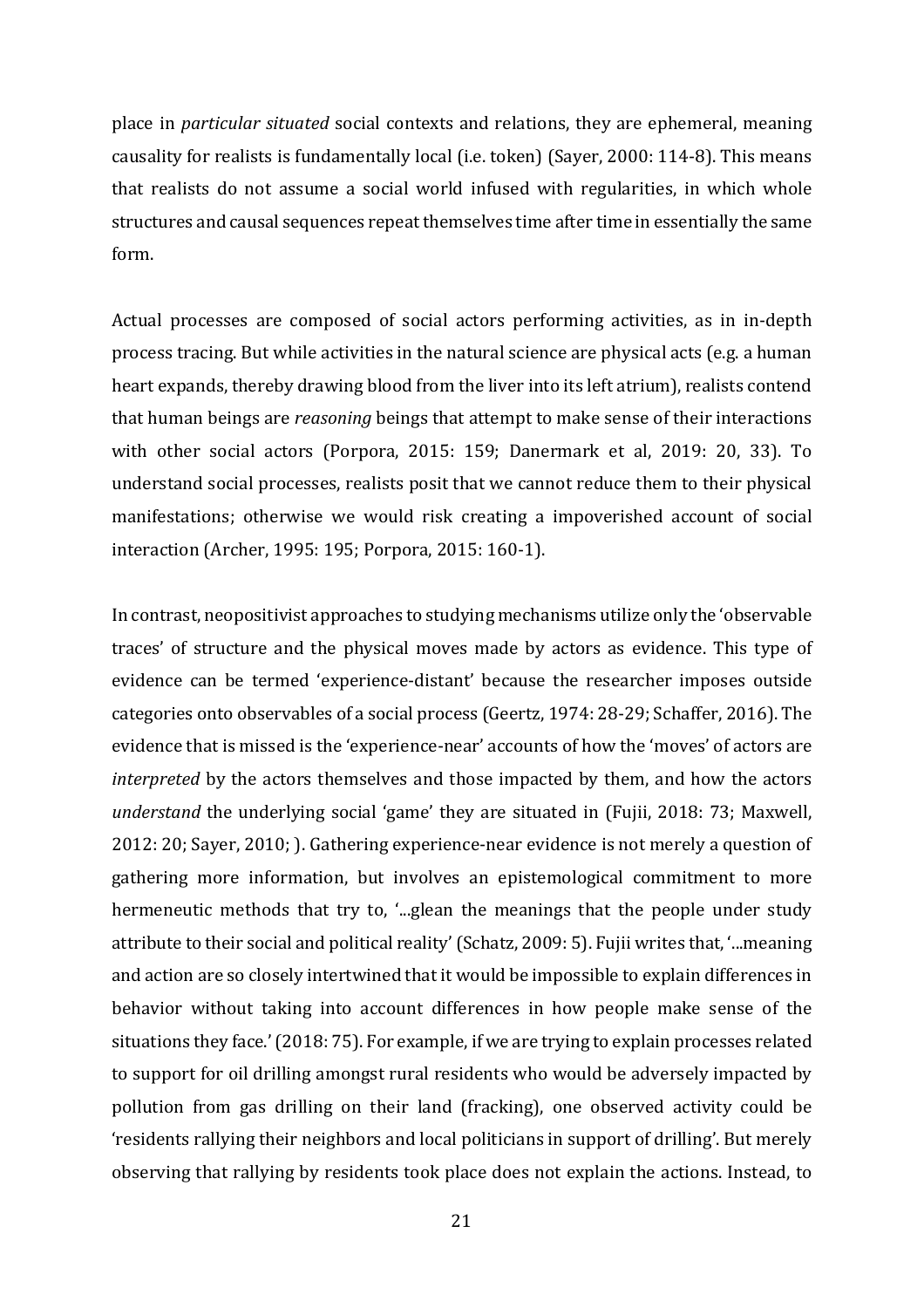do this we would want to understand the meanings that residents ascribe to their actions by tapping into the ideational dimension through more hermeutic, interpretive methods (Jerolmack and Walker, 2018). Were the actions motived by economic self-interest, or ideological beliefs? A realist would contend that only by understanding these meanings and motivations can we fully explain the rallying activities of residents.

Taken as a whole, a realist approach to studying social processes involves process theories that capture both agency and the impact of underlying social contexts, and at the empirical level combine experience-distant and near evidence. This combination is illustrated in figure 3, where experience-distant evidence (ED) is used to evidence what activities actors are performing (top part of figure). Experience-near (EN) evidence is used to assess the *intentions* and *motivations* that actors had with the activities they performed, as well as their *understanding* of the underlying situational logic. Unpacking how one can combine experience-distant evidence of activities and experience-near evidence of the social context that enabled them is outside of the bounds of this article.<sup>[5](#page-21-0)</sup> Here it is sufficient to note that this combination can be achieved by relating the types of evidence with each other and to the underlying theorized process in an iterative, abductive design that involves reflexivity on the part of the research also (Yanow and Schwartz-Shea, 2012; Tavory and Timmermans, 2014).

As an example, Fujii (2008) in an article in *Security Studies* uses both ED and EN evidence to probe what she terms 'micro-processes' linking actors with social ties with their participation in genocidal killings in Rwanda. One process describes how local leaders draw on social ties like family relationships – sometimes attached with threats – to recruit people into groups that eventually committed killings. Once part of a group, a selfreinforcing escalation process started in which smaller scale bad deeds eventually led to killings. However, it was not pre-determined that a joiner would commit a killing or would save a person when faced with a choice; it depended on who was present at the time. When the group was present, there were pressures to go along, whereas alone many of the same joiners saved victims from being killed in other circumstances. In the article,

<span id="page-21-0"></span> <sup>5</sup> - This is an important but overlooked question in realist approaches to studying the social, which in practice tend to lean more on 'experience-near' forms of evidence. See e.g. the chapters in Edwards, O'Mahoney and Vincent (2014).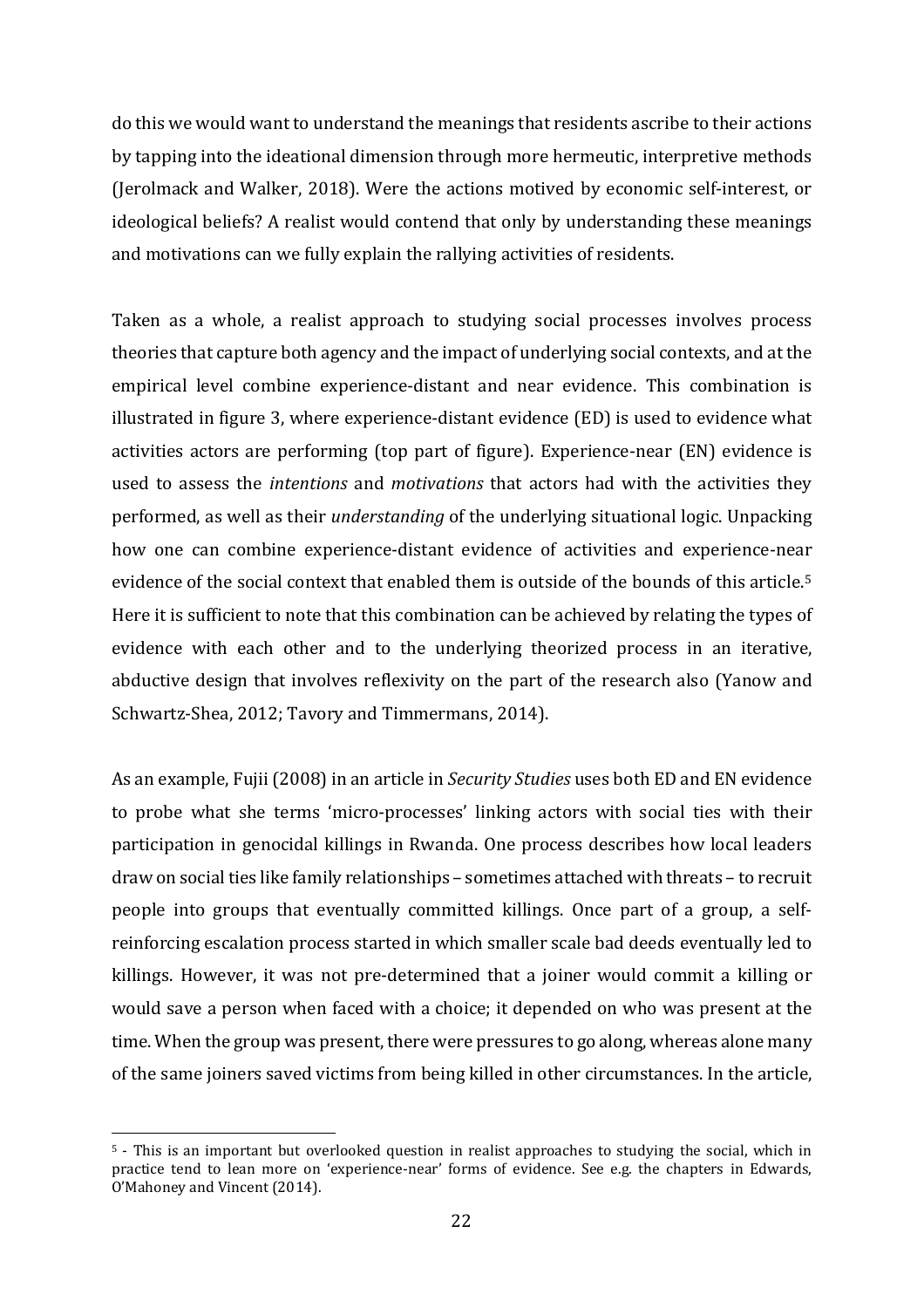she uses a combination of more ED evidence (court records etc) to shed light on what people did, but also a series of interpretive interviews with joiners and witnesses to understand the particular social contexts and stated intentions behind particular actions. Taken together, she paints a compelling, highly situated account of the micro-processes linking social ties with participation in genocidal killings in Rwanda.



Figure 3 – Realist approaches and types of evidence.

What are the prospects of combining evidence of mechanisms from realist process tracing with evidence of causal effects? On the one hand, realist approaches produce strong explanatory accounts of how processes actually play out in particular contexts. However, taken as a whole, a realist approach operates with such different types of causal claims evidenced with such different empirics that evidential pluralism is difficult, at best. First, realist process tracing enables strong causal inferences to be made; inferences that are arguably even stronger than in-depth approaches because evidence is *also* collected about the mindsets of actors and their intentions, shedding even more light on the causal linkages through activities in the process by providing explanations of why actors engage in particular activities, and how they are understood by others (Danermark et al, 2019: 46; Sayer, 2000: 20-21).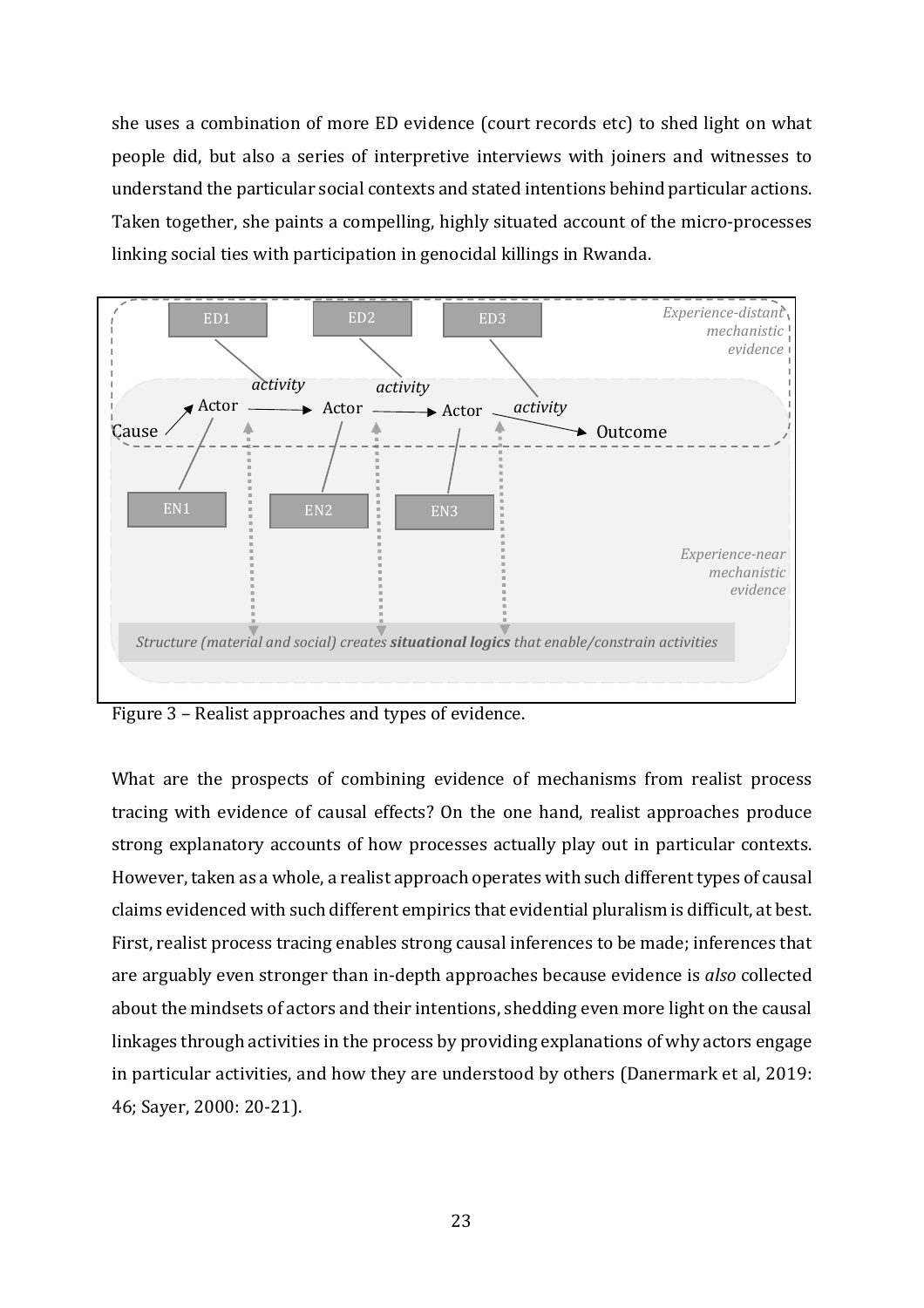At the same time, this type of process tracing focuses on actualized processes that are even more local (aka token) causal claims than those of in-depth approaches. Indeed, to study causation in a realist approach means *preserving* the links with the *particular* social context for action (Maxwell, 2012: 44). This makes it very difficult to communicate with evidence of causal effects that build on the assumptions that there are stable, regular causal effects in the world. Further, at the evidential level, the inclusion of 'experiencenear' evidence of the social dimension results in fundamental incompatibilities with the purely experience-distant evidence of causal effects. Evidence of causal effects (correlations) gathered through controlled comparisons is for instance blind at the epistemic level to the actor understandings that form a critical component of the evidence that constitute causal explanations about process for realists, especially when quantified (Maxwell, 2012: 20-21; Sayer, 2010). Further, the importance of *positionality* of the researcher when working with experience-near evidence is vital, but completely overlooked when working with experience-distant evidence (be it of mechanisms or causal effects). It is outside the scope of this article to explore further whether this as a whole results in fundamental incommensurability, or, if some dialogue is possible, how this can be achieved.

Additionally, given that causation is fundamentally local in realist approaches, they cannot strictly speaking contribute to improving the external validity of causal effects claims. However, when used in a more pragmatic fashion, they can shed light on the underlying social conditions required for causal processes to work. In the example of Fujii (2008), she contends that evidence of causal effects linking ethnicity and participation in mass killings overlooks the importance of social context, and in particular the role played by situational and social dynamics in particular situations that she is able to shed light on through careful tracing of 'micro-processes' in particular cases.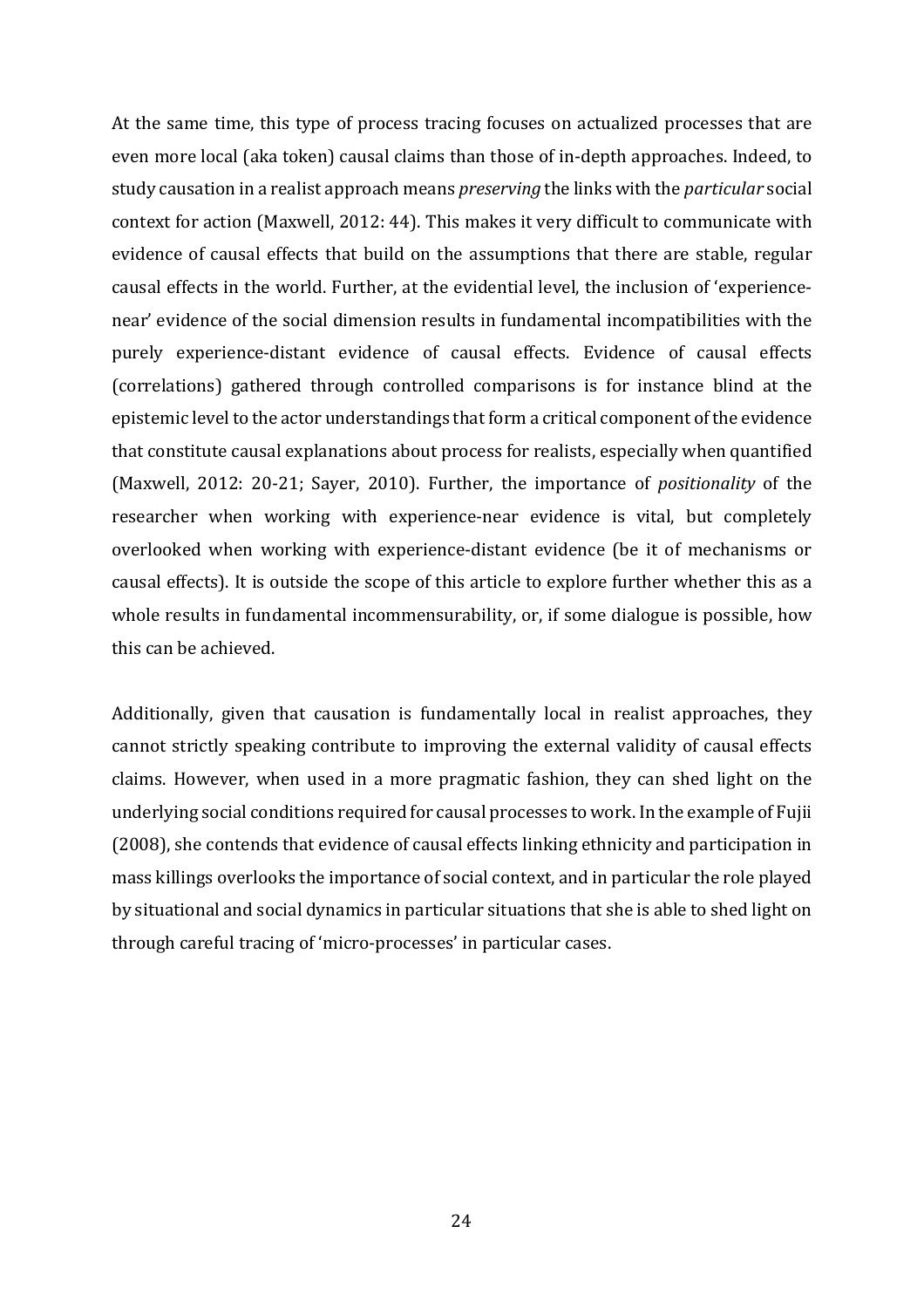# **5. Discussion and ways forward**

The seamless integration of evidence of causal effects and mechanistic evidence is difficult in the social sciences because of the distance between the types of theoretical causal claims we are making and the types of empirical material used to evidence them. The argument is summarized in table 2, below.

| Ability of mechanistic    | Minimalist approaches<br>In-depth process |                           | Realist process tracing     |  |
|---------------------------|-------------------------------------------|---------------------------|-----------------------------|--|
| evidence to address:      |                                           | tracing                   |                             |  |
| 1)<br>Enabling<br>causal  | Low                                       | Medium/high               | High                        |  |
| inferences<br>based<br>on | Grey-boxing<br>of                         | Mechanistic               | Same as in-depth, with      |  |
| evidencing<br>causal      | mechanisms makes it                       | explanation<br>unpacked   | addition<br>of<br>EN<br>the |  |
| linkages                  | difficult to determine                    | and evidenced for each    | of<br>evidence<br>social    |  |
|                           | what empirical material                   | part (ideally)            | dimension of process        |  |
|                           | is actually evidence of                   |                           |                             |  |
| 2) How does it work?      | Low                                       | Medium/high               | High                        |  |
|                           | Grey-boxing<br>of                         | Mechanistic               | Mechanistic                 |  |
|                           | mechanisms<br>means                       | explanation<br>unpacked   | explanation unpacked,       |  |
|                           | little light is shed on                   | (ideally), shedding light | including<br>social         |  |
|                           | how process actually                      | on how process works      | dimension                   |  |
|                           | works                                     |                           |                             |  |
| 3) Will it work here?     | Low                                       | Medium                    | Low                         |  |
| (population->             | Little information about                  | Information<br>about      | Unless<br>actual<br>case    |  |
| individual case)          | context<br>generated,                     | context<br>generated,     | unable<br>traced.<br>to     |  |
|                           | resulting in inability to                 | helping<br>generate       | predict whether causal      |  |
|                           | predict whether causal                    | predictions<br>about      | relationship<br>will<br>be  |  |
|                           | relationship is present                   | whether<br>causal         | present in any given        |  |
|                           | in any given case                         | relationship will hold in | because<br>of<br>case       |  |
|                           |                                           | a particular case         | contextuality of claims     |  |
|                           |                                           |                           |                             |  |
| 4) Will it work there?    | Low/medium                                | Medium                    | Low                         |  |
| (studied population       | Little information about                  | Information<br>about      | Unless numerous case        |  |
| ->target population)      | context generated from                    | context generated, but    | studies are performed,      |  |
|                           | studies, although large-                  | bounded<br>nature<br>of   | unable to extrapolate       |  |
|                           | n approaches can                          | claims reduces ability to | due<br>extreme<br>to        |  |
|                           |                                           | extrapolate<br>broadly    | contextual sensitivity      |  |
|                           |                                           | about causal effect       |                             |  |
| <b>Overall conclusion</b> | Superficial evidential                    | Evidential<br>pluralism   | Evidential<br>pluralism     |  |
|                           | pluralism possible                        | difficult but possible    | almost impossible           |  |

Table 2 – Three variants of PT and the prospects for evidential pluralism.

Concluding, evidential pluralism is possible in the social sciences, although often more difficult than in the natural sciences. In particular, if the nature of 'the social' is taken seriously, evidential pluralism becomes very difficult, if not impossible.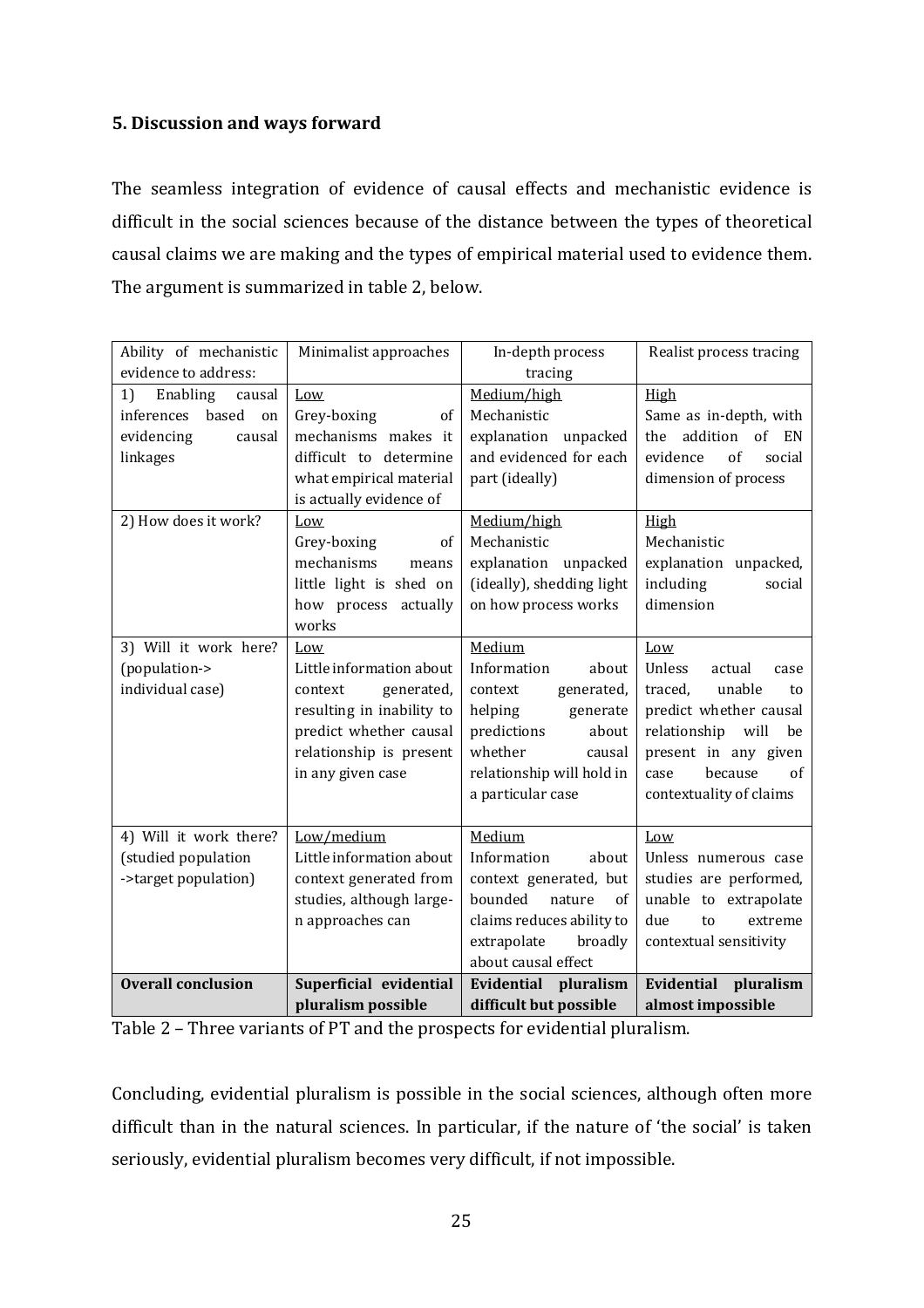When we move beyond the question of *whether* it is possible to *how* evidential pluralism can actually be done in the social sciences, despite the large amount of work on multi/mixed-method research designs, there is precious little guidance that takes seriously the distinct nature of the different causal claims and empirical evidence of mechanistic versus causal effects focused approaches. This article has just scratched the surface regarding the challenges and how they could be managed in evidential pluralist designs in the social sciences.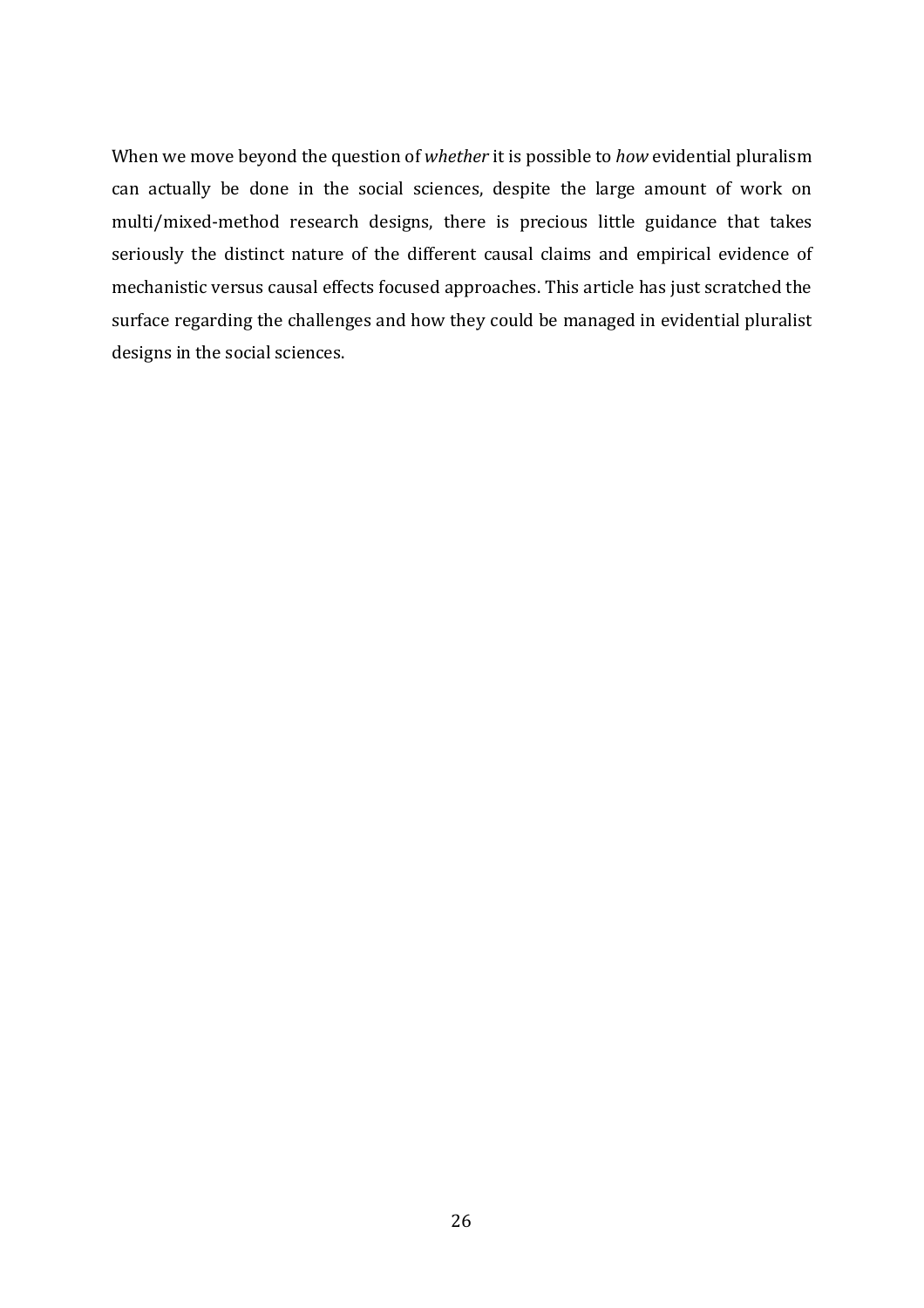# **References**

Andersen, Holly. 2012. The Case for Regularity in Mechanistic Causal Explanation. *Synthese,* 189(3): 415–32.

Angrist, Joshua A. and Jörn-Steffen Pischke. 2009. *Mostly Harmless Econometrics: An Empiricist's Companion*. Princeton: Princeton University Press.

Archer, Margaret. 1995. *Culture and Agency. The Place of Culture in Social Theory.*  Cambridge: Cambridge University Press.

Baetu, Tudor M.. 2016. From interventions to mechanistic explanations. *Synthese,*  193(10): 3311-27.

Beach, Derek and Rasmus Brun Pedersen. 2019. *Process-tracing – foundations and guidelines.* 2nd Edition. Ann Arbor: University of Michigan Press.

Bennett, Andrew and Jeffrey Checkel. Eds. 2014*. Process Tracing: From Metaphor to Analytical Tool*. Cambridge: Cambridge University Press.

Bevir, Mark and Jason Blakely. 2018. *Interpretive Social Science: An Anti-Naturalist Approach.* Oxford: Oxford University Press.

Bhaskar, Roy. 1978. *A Realist Theory of Science.* Brighton: Harvester.

Brady, Henry E., and David Collier, eds. 2011. *Rethinking Social Inquiry: Diverse Tools, Shared Standards.* 2nd ed. Lanham MD: Rowman Littlefield.

Bunge, Mario. 1997. Mechanism and Explanation. *Philosophy of the Social Sciences,* 27(4): 410-465.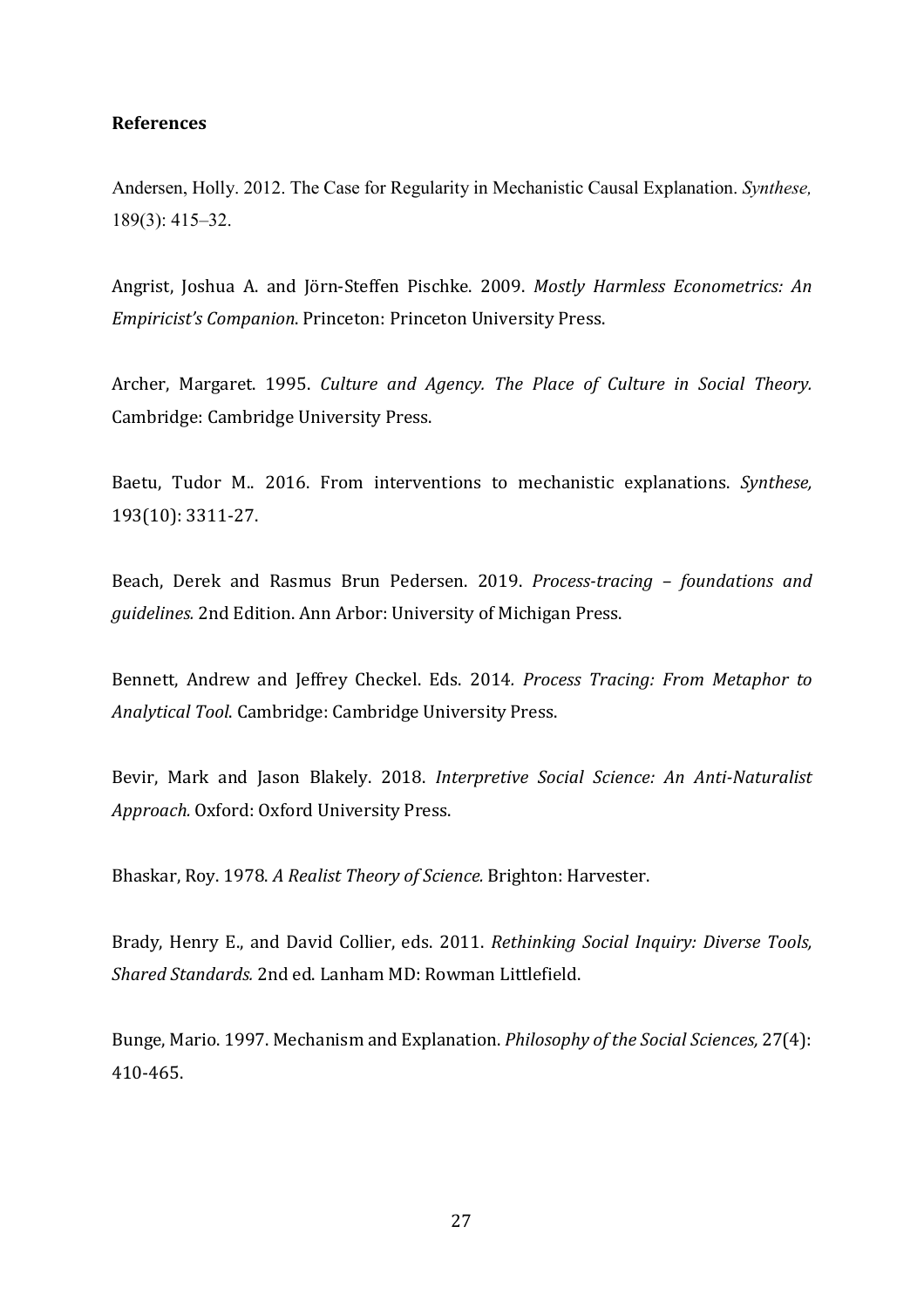Cartwright, Nancy. 2011. Predicting 'It Will Work for Us': (Way) beyond Statistics. In *Causality in the Sciences*, ed. Phyllis McKay Illari, Federica Russo, and Jon Williamson, 750–68. Oxford: Oxford University Press.

Clarke, B., D. Gillies, Phyllis Illari, Federica Russo, Jon Williamson. 2014. Mechanisms and the Evidence Hierarchy. *Topoi,* 33(2): 339-360.

Collier, David, Henry E. Brady and Jason Seawright. 2010. Sources of Leverage in Causal Inference. in Brady, Henry E., and David Collier, eds. *Rethinking Social Inquiry: Diverse Tools Shared Standards.* 2nd ed. Lanham MD: Rowman Littlefield, pp. 161-200.

Craver, Carl F. and Lindley Darden. 2013. *In Search of Mechanisms:* Chicago: University of Chicago Press.

Danermark, Berth, Mats Ekström and Jan Ch. Karlsson. 2019. *Explaining Society. Critical Realism in the Social Sciences.* Second Edition. London: Routledge.

Dowe, Phil. 2011. The causal-process-model theory of mechanisms. In Phyllis McKay Illari, Federica Russo and Jon Williamson (eds) *Causality in the Sciences*. Oxford: Oxford University Press, 865-879.

Edwards, Paul K., Joe O'Mahoney and Steve Vincent. 2015. Eds. *Studying Organizations Using Critical Realism – A Practical Guide.* Oxford: Oxford University Press.

Fairfield, Tasha. 2013. Going where the money is: Strategies for Taxing Economic Elites in Unequal Democracies. World Development, 47(1): 42–57.

Fairfield, Tasha and Charman, Andrew. 2017. Explicit Bayesian Analysis for Process Tracing: Guidelines, Opportunities, and Caveats. *Political Analysis*, 25(3): 363-80.

Fujii, Lee Ann. 2008. 'The Power of Local Ties: Popular Participation in the Rwandan Genocide.' *Security Studies,* 17(3): 568-597.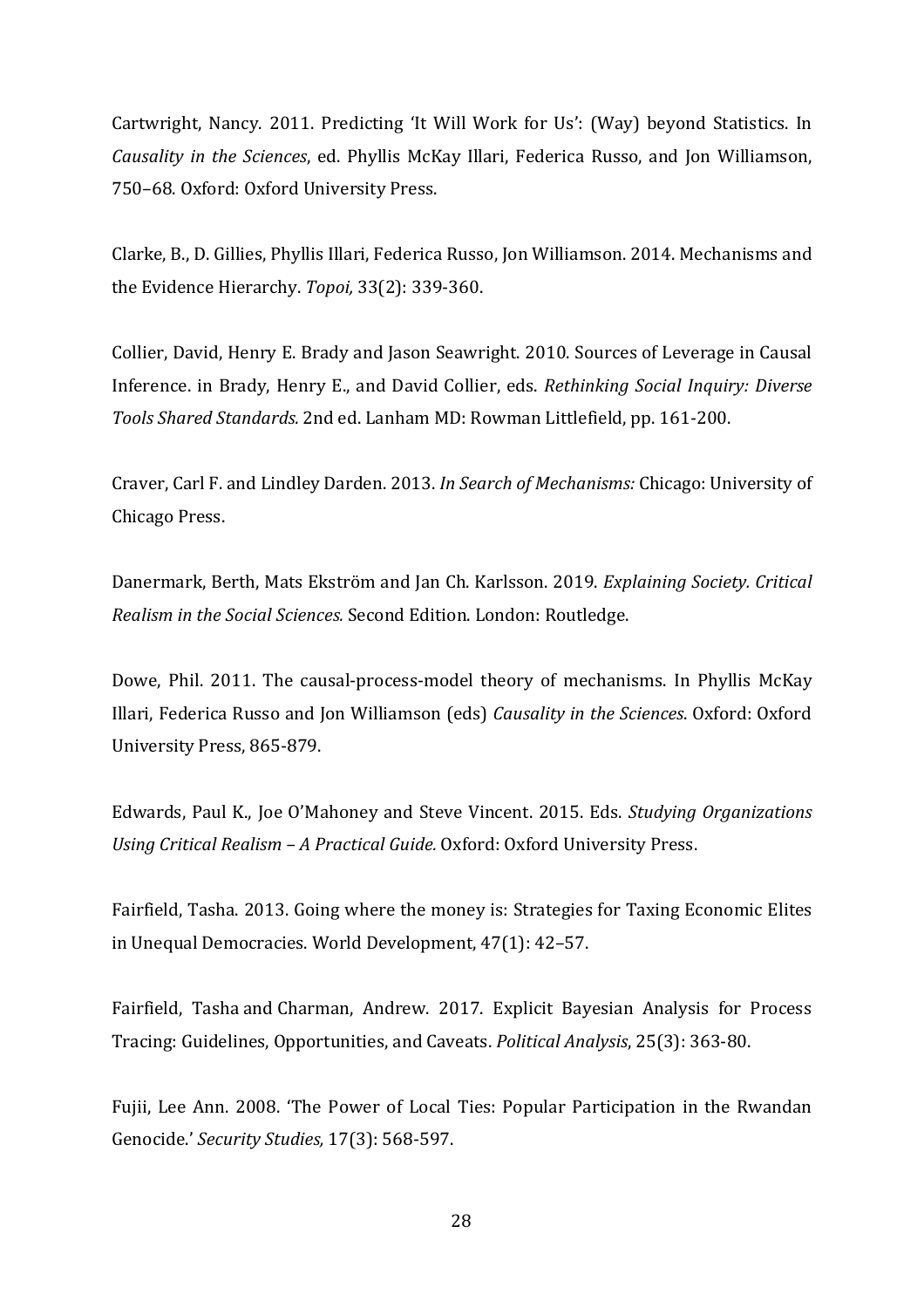Fujii, Lee Ann. 2018. *Interviewing in Social Science Research: A Relational Approach.*  London: Routledge.

Geertz, C.. 1974. "From the Native's Point of View": On the Nature of Anthropological Understanding. *Bulletin of the American Academy of Arts and Sciences*, 28 (1): 26-45.

Gerring, John. 2011. *Social Science Methodology—a unified framework*. Cambridge: Cambridge University Press.

George, Alexander L. and Bennett Andrew. 2005 *Case studies and Theory Development in the Social Sciences.* Cambridge, Massachusetts: MIT Press.

Goertz, Gary. 2017. *Multimethod Research, Causal Mechanisms, and Case Studies: An Integrated Approach*. Princeton: Princeton University Press.

Green, Donald P., Shang E. Ha, and John G. Bullock. 2010. Enough Already about "Black Box" Experiments: Studying Mediation Is More Difficult than Most Scholars Suppose. *Annals of the American Academy of Political and Social Sciences,* 628(1): 200-208.

Groff, Ruth. 2011. Getting past Hume in the philosophy of social science. In Phyllis McKay Illari, Federica Russo and Jon Williamson (eds) *Causality in the Sciences*. Oxford: Oxford University Press, 296-316.

Holland, Paul W. 1986. Statistics and Causal Inference. *Journal of the American Statistical Association,* 81(396): 945-960.

Humphreys, Macartan, and Alan Jacobs. 2015. Mixing methods: A Bayesian approach. *American Political Science Review,* 109(04):653–673.

Illari, Phyllis McKay. 2011. Mechanistic Evidence: Disambiguating the Russo-Williamson Thesis. *International Studies in the Philosophy of Science,* 25 (2): 139–57.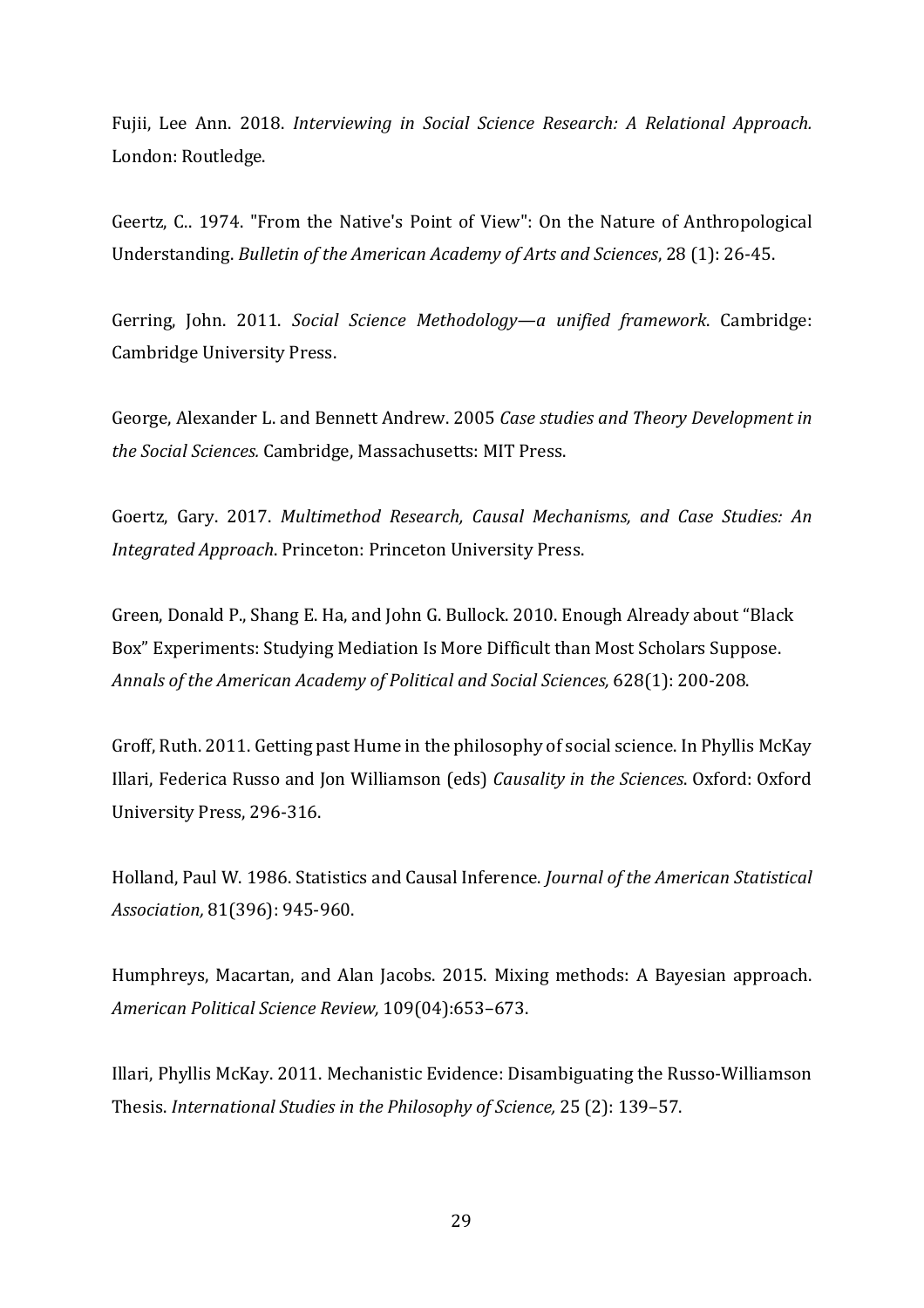Imai, K., Keele, L., Tingley, D., & Yamamoto, T. 2011. Unpacking the Black Box of Causality: Learning about Causal Mechanisms from Experimental and Observational Studies. *American Political Science Review,* 105(4), 765-789.

Jackson, Patrick Thaddeus. 2016. *The Conduct of Inquiry in International Relations: Philosophy of Science and Its Implications for the Study of World Politics*. New York: Routledge.

Jerolmack, Colin and Edward T. Walker. 2018. Please in My Backyard: Quiet Mobilization in Support of Fracking in an Appalachian Community. *American Journal of Sociology,*  124(2): 479–516.

Kaiser, Marie I.. 2017. The components and boundaries of mechanisms. In Stuart Glennan and Phyllis Illari (eds) *The Routledge Handbook of Mechanisms and Mechanistic Philosophy.*  London: Routledge, pp. 116-130.

Khosrowi, Donal. 2019. Extrapolation of Causal Effects – Hopes, Assumptions, and the Extrapolator's Circle. *Journal of Economic Methodology,* 26 (1): 45–58.

King, Gary, Robert O. Keohane and Sidney Verba. 1994. *Designing Social Inquiry: Scientific Inference in Qualitative Research.* Princeton: Princeton University Press.

Leamer, Edward E. 2010. Tantalus on the Road to Asymptopia. *Journal of Economic Perspectives*, 24(2): 31-46.

Machamer, Peter. 2004. Activities and Causation: The Metaphysics and Epistemology of Mechanisms. *International Studies in the Philosophy of Science,* 18 (1): 27–39.

Machamer, Peter, Lindley Darden, and Carl F. Craver. 2000. Thinking about Mechanisms. *Philosophy of Science,* 67 (1): 1–25.

Mahoney, James. 2015. Process Tracing and Historical Explanation. *Security Studies*, 24 (2): 200–218.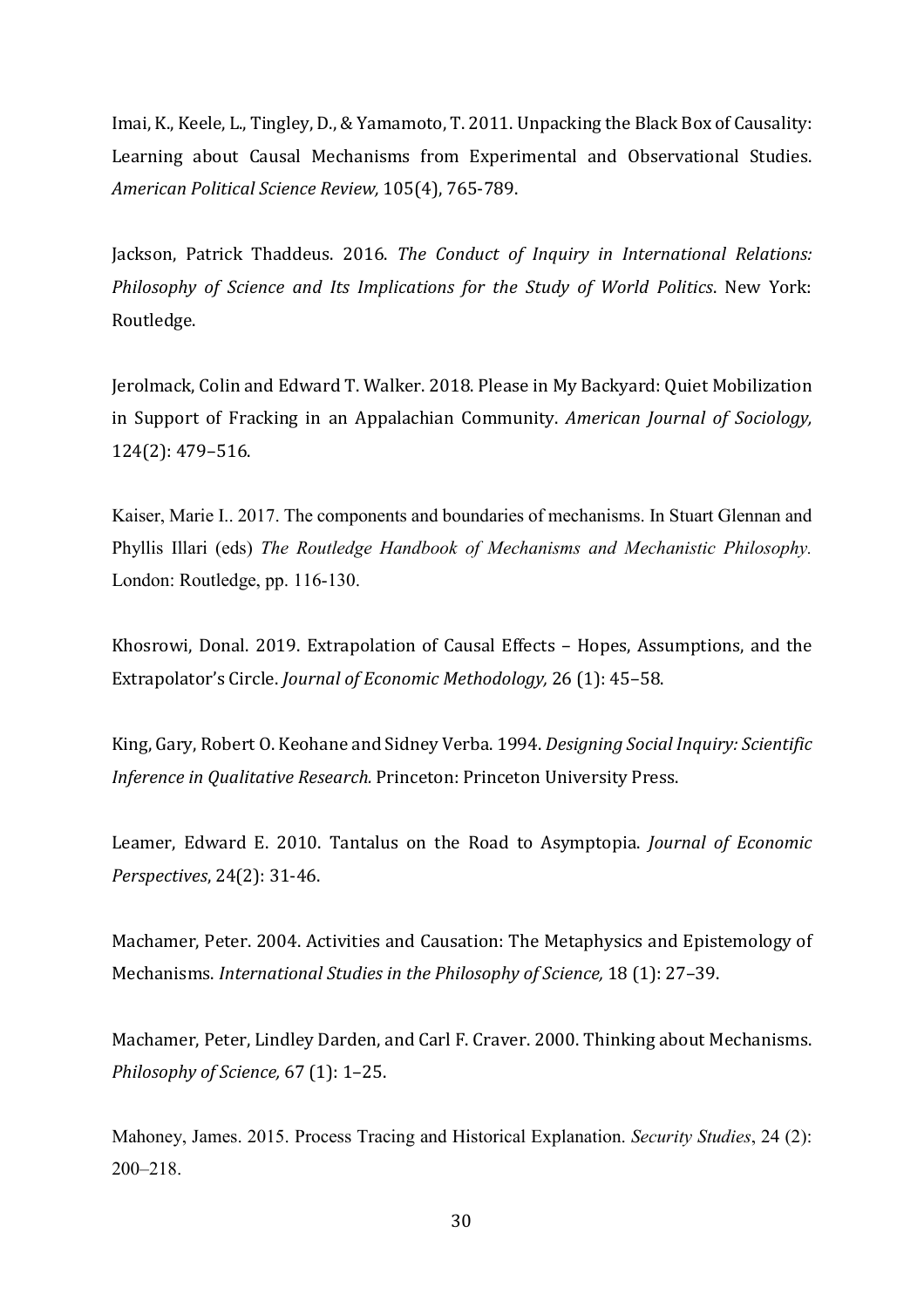Maxwell, Joseph A.. 2012. *A Realist Approach for Qualitative Research.* London: Sage Publications.

Morgan, Stephen L., and Christopher Winship. 2007*. Counterfactuals and Causal Inference: Methods and Principles for Social Research*. Cambridge: Cambridge University Press.

Piccinini, Gualtiero. 2017. Activities Are Manifestations of Causal Powers. in M.P. Adams, Z. Biener, U. Feest and J. A. Sullivan (eds) *Eppur si muove: Doing History and Philosophy of Science with Peter Machamer.* Cham, Switzerland: Springer, pp. 171-182.

Porpora, Douglas V.. 2015. *Reconstructing Sociology: The Critical Realist Approach.*  Cambridge: Cambridge University Press.

Russo, Federica, and Jon Williamson. 2007. Interpreting Causality in the Health Science. *International Studies in the Philosophy of Science,* 21 (2): 157–70.

Sayer, Andrew. 2000. *Realism and Social Science*. London: Sage Publishing.

Sayer, Andrew. 2010. *Method in Social Science: A realist approach.* New York: Routledge.

Schaffer, Fred. 2016. *Elucidating Social Science Concepts*. New York: Routledge.

Sewell, William H. Jr. (1992) A Theory of Structure: Duality, Agency, and Transformation. *American Journal of Sociology,* 98(1): 1-29.

Steel, Daniel. 2008. *Across the Boundaries: Extrapolation in Biology and Social Science*. Oxford: Oxford University Press.

Szakonyi, David. 2018. Businesspeople in Elected Office: Identifying Private Benefits from Firm-Level Returns. *American Political Science Review,* 111(2): 322-338.